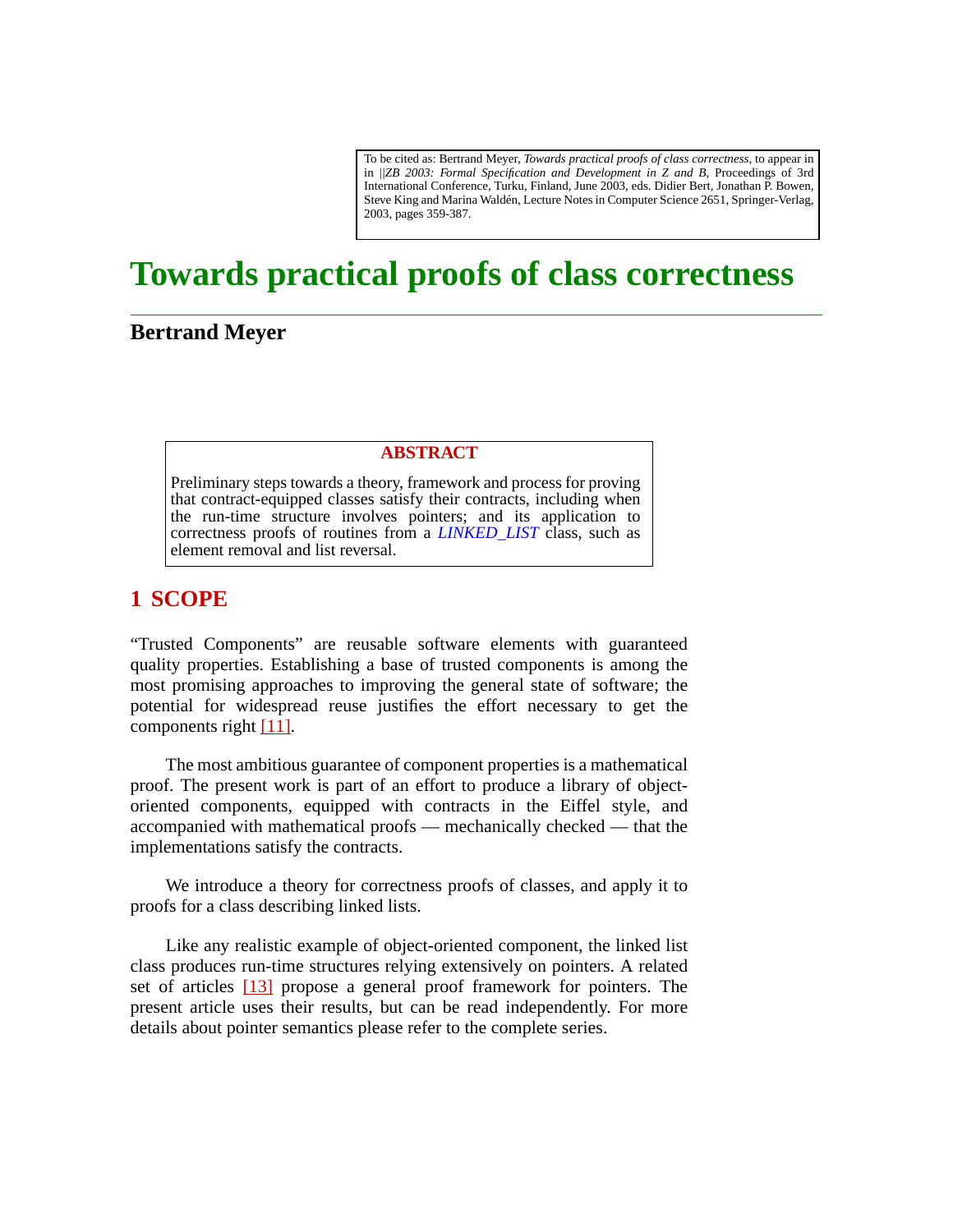The scope of the Trusted Components effort is, of course, much broader than the work reported here. A Component Quality Model, under development, addresses the evaluation of commercial grade components from various technologies other than O-O classes, for example .NET assemblies and Enterprise Java Beans. The present discussion focuses on a special case: proving the correctness of classes. It is not the fulll story, but it's an important story — or, in the current state of this work, the beginning of an important story — that a Trusted Components project cannot afford to skip.

#### <span id="page-1-0"></span>**2 GUIDELINES**

This work is based on some distinctive decisions.

We focus on the *object* structure. In descriptions of object technology developing the method's contribution to software engineering  $[10]$ , the emphasis is naturally on *classes*, the compile-time module and type unit mechanism. Many formal treatments of object-oriented programming, such as Abadi and Cardelli's *Theory of Objects* [\[1\]](#page-31-0), accordingly start from classes. To study the semantics of O-O computation, it seems more productive to start by modeling the run-time object structure, and the associated operations such as feature call, then work our way  $up$  — in a second step of the effort, only sketched in the present article — to classes and other program-level mechanisms such as inheritance.

In our study of these run-time object structures we'll take it for granted that they may include *pointers* (also called "references"). Although this is true of all realistic O-O programs and libraries, pointers have not been at the center of O-O theories; Abadi and Cardelli largely ignore them. By using high-level functions and associated operators we can model pointers in a simple way.

A useful literature exists on the formal treatment of pointers [\[3\]](#page-31-1) [\[4\]](#page-31-2) [\[8\]](#page-31-3)[\[15\]](#page-32-3) [\[16\]](#page-32-4) [\[17\].](#page-32-5) Some of it discusses this problem in a general context, whereas we will restrict the analysis to object-oriented programs. This means in particular that unlike many authors we won't concern ourselves with general pointer assignments *object*.*pointer\_field* := *value* which, although still supported by recent languages from C++ and Java to C#, conflict with data abstraction principles. In O-O development one obtains the desired effect through a procedure call *object*.*set\_pointer\_field* (*value*) where *set\_pointer\_field* is a procedure of the corresponding class. Then the only legal form of assignment, and the only one we consider, is  $field := value$ , relative to the current object.

This notion of *current object* (*Current* in Eiffel, *self* or *this* in other languages) is central to the O-O method and to the model below. One of the most potent contributions of Simula 67, it is comparable in its depth to the notion of recursion in general programming. *Current* makes every operation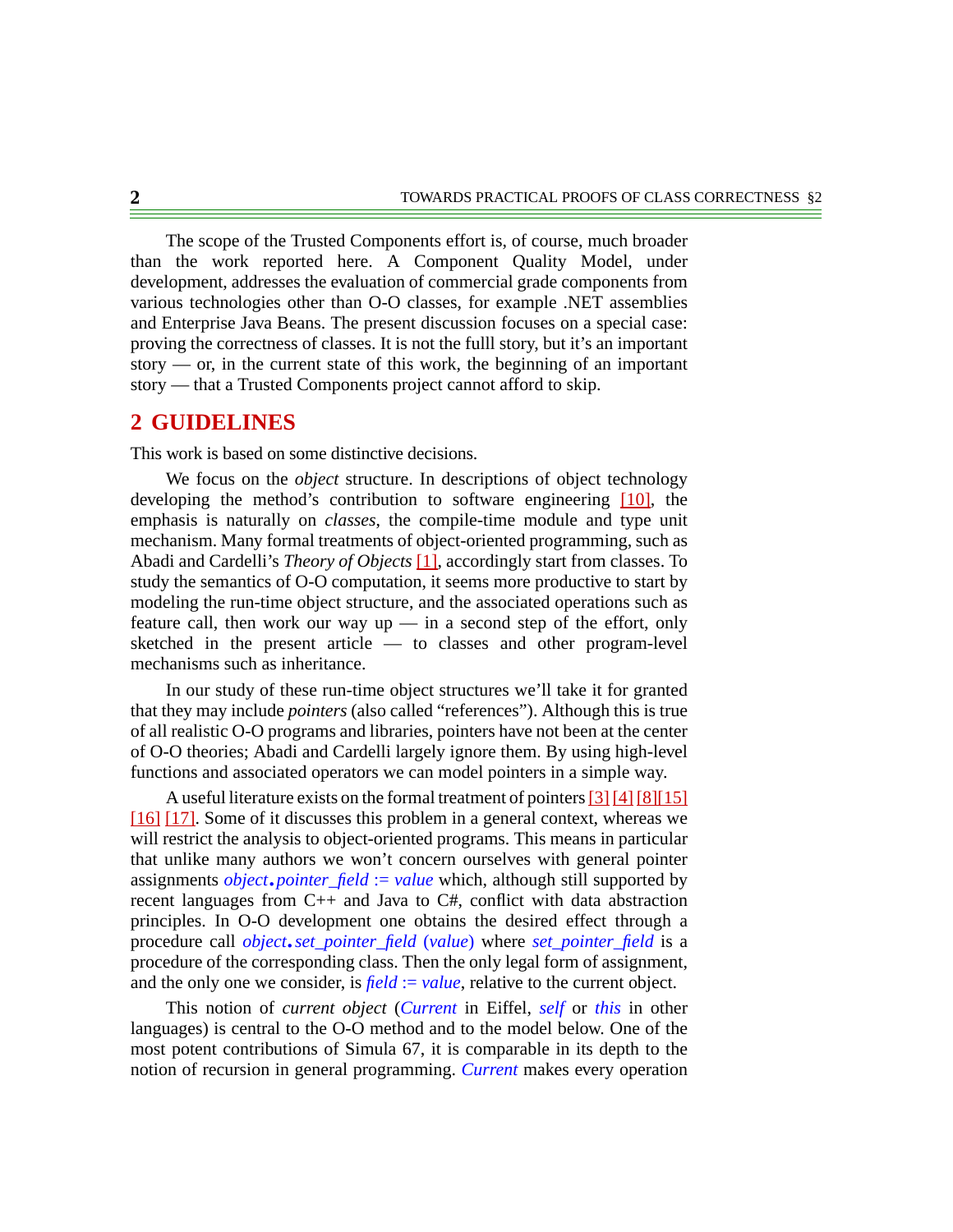relative: any variable, expression or operation is meaningful only in relation to the current object, which varies between successive executions of the same construct. To model this notion we will consider that any mathematical interpretation of a programming construct is a function whose single argument represents the current object. (The result of such a function is usually itself a function, representing for example a state transition.)

This reflects the actual behavior of object-oriented computation. In Eiffel the rule is explicit: executing a program is defined as creating one object, the *root*, and applying to it a specified *root procedure*. Upon execution, the root assumes the role of current object. If the procedure contains a call *<sup>x</sup>*.*proc* for some  $\bar{x}$  of type  $\bar{C}$  in the root's class, executing this call really means executing *root*.*x*.*proc*. If *proc* itself contains an assignment *field* := *value*, both *field* and *value* must also be interpreted relatively, as denoting *root*.*x*.*field* and *root*.*x*.*value*. This goes on: if *proc* contains a call *<sup>y</sup>*.*other\_proc*, any operation in *op* in *other\_proc* really means *root*.*x*.*y*.*op* etc.

Even though the execution of any O-O programming construct is relative to the root-originated chain *root*.*x*.*y*.... which determines its run-time target, the text of the construct, in the class where it appears, cannot know that target. To account for this fundamental property, any theory of object-oriented computation must be a "general relativity" theory.

Another characteristic of this work is that its specification techniques do not hesitate to take advantage of *high-level functions* and operations such as composition; assertions using these mechanisms will figure prominently in contracts, giving a power of expression that seems hard to match through other means such as first-order predicate calculus. Perhaps the most visible effect of this approach is that we'll be able to model the fundamental operation of object-oriented computation, a feature call  $x \cdot f(a)$ , through the mathematical expression  $\overline{x} \cdot \overline{f}(\overline{a})$  where  $\overline{x}$  and  $\overline{f}$  are mathematical functions directly modeling *x* and *f*,  $\overline{a}$  models the argument *a*, and "." is function composition.

The functions are *possibly partial* (abbreviated from now on to just "partial" if there is no ambiguity). Although many authors stay away from them, partial functions address many issues elegantly. For example we don't need any special concept to describe a void (null) pointer; it's simply a function applied outside of its domain. The reason for the common distrust of partial functions is the need to guard every function application  $f(a)$  by a proof that *a* belongs to **domain** (*f*). We dodge this by almost never applying a function directly to its arguments, such as *composition*.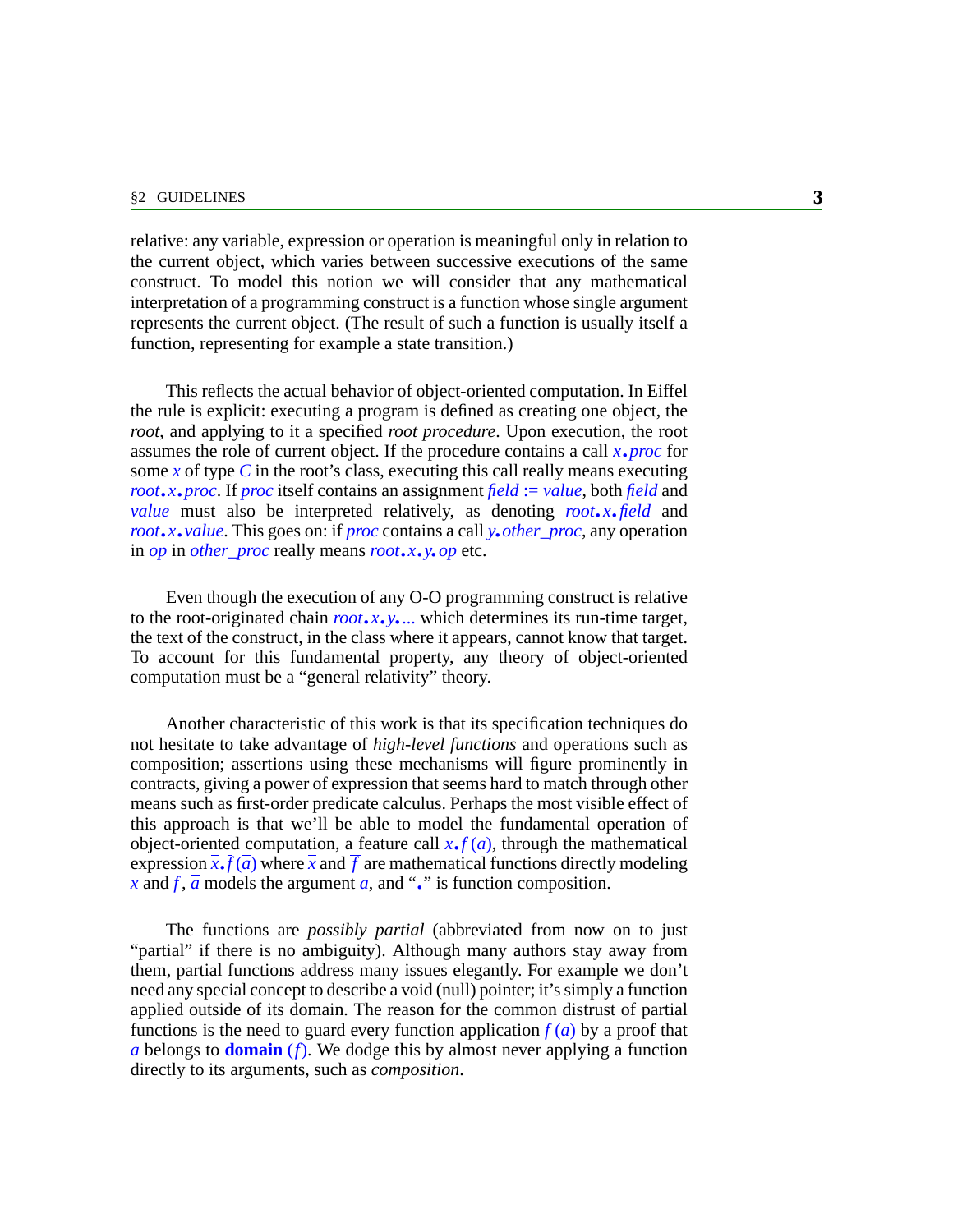A final characteristic is the role of *models*. We can only prove a class correct relative to some view of the intended behavior of its instances. Rather than relying on a pure algebraic approach, we'll define such views through a mathematical model for the instances, interpreting for example a list as a sequence. Then we can specify the effect of a routine as its mathematical effect on the model. Combined with the use of high-level functions and operators, this gives us all the expressiveness we need. We will see that this technique has important practical consequences on the proof process: a key part will be the building of an appropriate model for the structures under study.

### **3 WHAT TO PROVE**

Given classes that implement certain structures and associated operations, with contracts that specify the intended effect of the operations, the goal of the present effort is to prove that the implementations satisfy the contracts.

To understand the issues, let us start with an informal look at such a class and the kind of properties that will have to be proved.

#### **A routine**

An example from the EiffelBase library is the following routine from the class *LINKED\_LIST* [*G*]:

```
remove_front is
          -- Remove first element of list.
     require
          not_empty: first /= Void
     do
         first := first.right
     ensure
          one_less: count = old count – 1
          ... Other postcondition clauses (see text) ...
     end
```
*Feature first is called first\_element is the actual EiffelBase class*.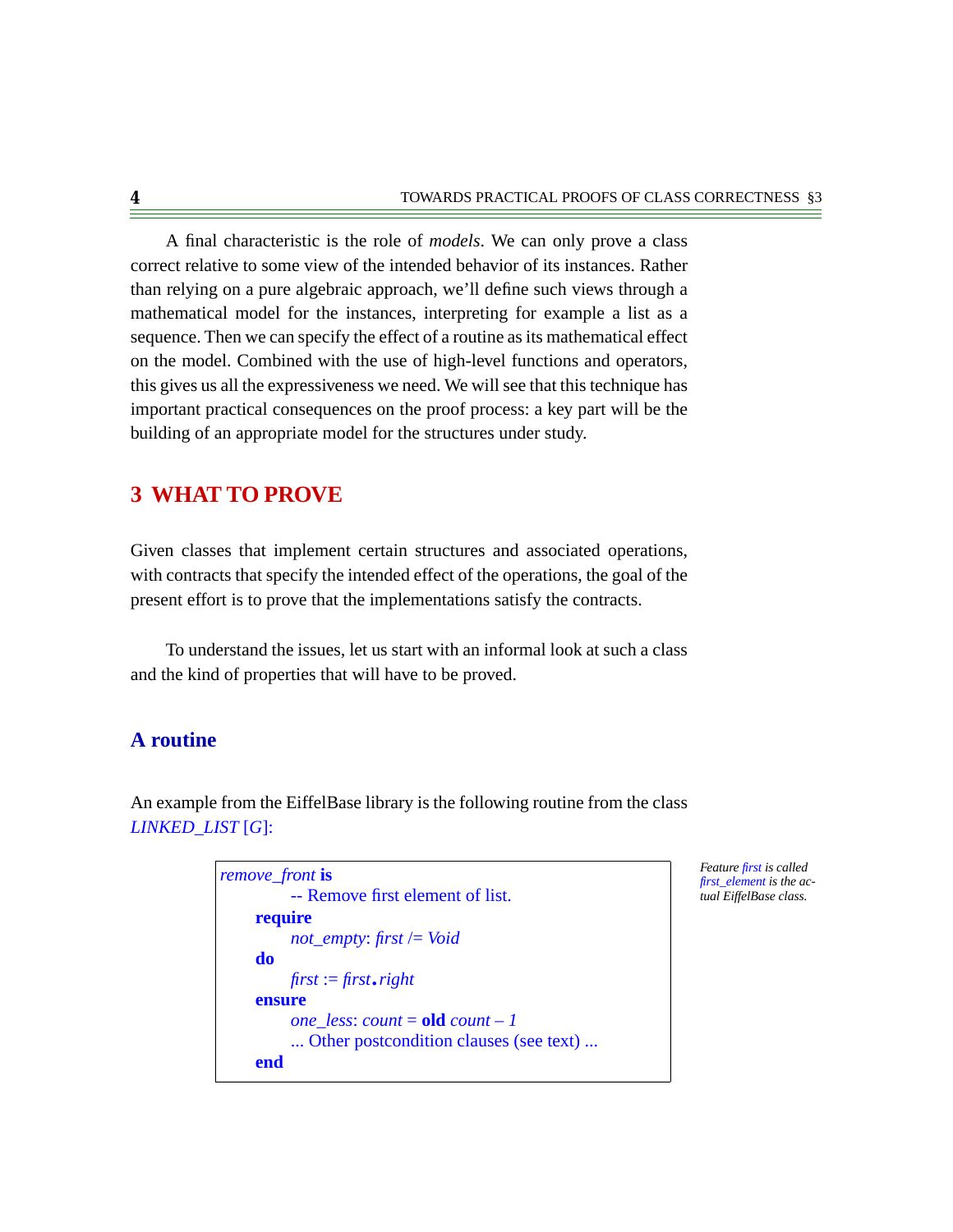The figure illustrates the underlying structure and the operation's effect. Class *LINKABLE* [*G*], complementing *LINKED\_LIST*, describes individual list cells, each with a reference field *right* leading to the next cell if any.



A property of such structures, which all public operations such as *remove front* must maintain, is the absence of cycles; more precisely, starting from a *LINKED\_LIST* instance and following *right* links zero or more times, we must never encounter a *LINKABLE* element twice, and end with a *Void*. The place to express such properties is the class invariant.

We must prove that, whenever the precondition (**require** clause) and the invariant both hold, executing the body (**do**) will lead to a state in which the postcondition (**ensure**) holds and the invariant holds again. Such proofs require a precise semantics for both the instructions and the assertions, as developed in the remaining sections.

#### **Defining a model**

Besides a semantic theory, we will need *models* of the object structures.

The example highlights the issue: contract expressiveness. The postcondition of *remove\_front* states that the routine must decrease *count*, the number of list elements, by one, but omits the key property that the remaining elements are the same as before, except for the first, in their original order.

Contrary to a commonly encountered view, the solution does not have to involve extending the assertion language with first-order predicate calculus, which would be inadequate anyway to state many properties of interest. An example where predicate calculus doesn't appear to help is the invariant identified earlier: the absence of cycles.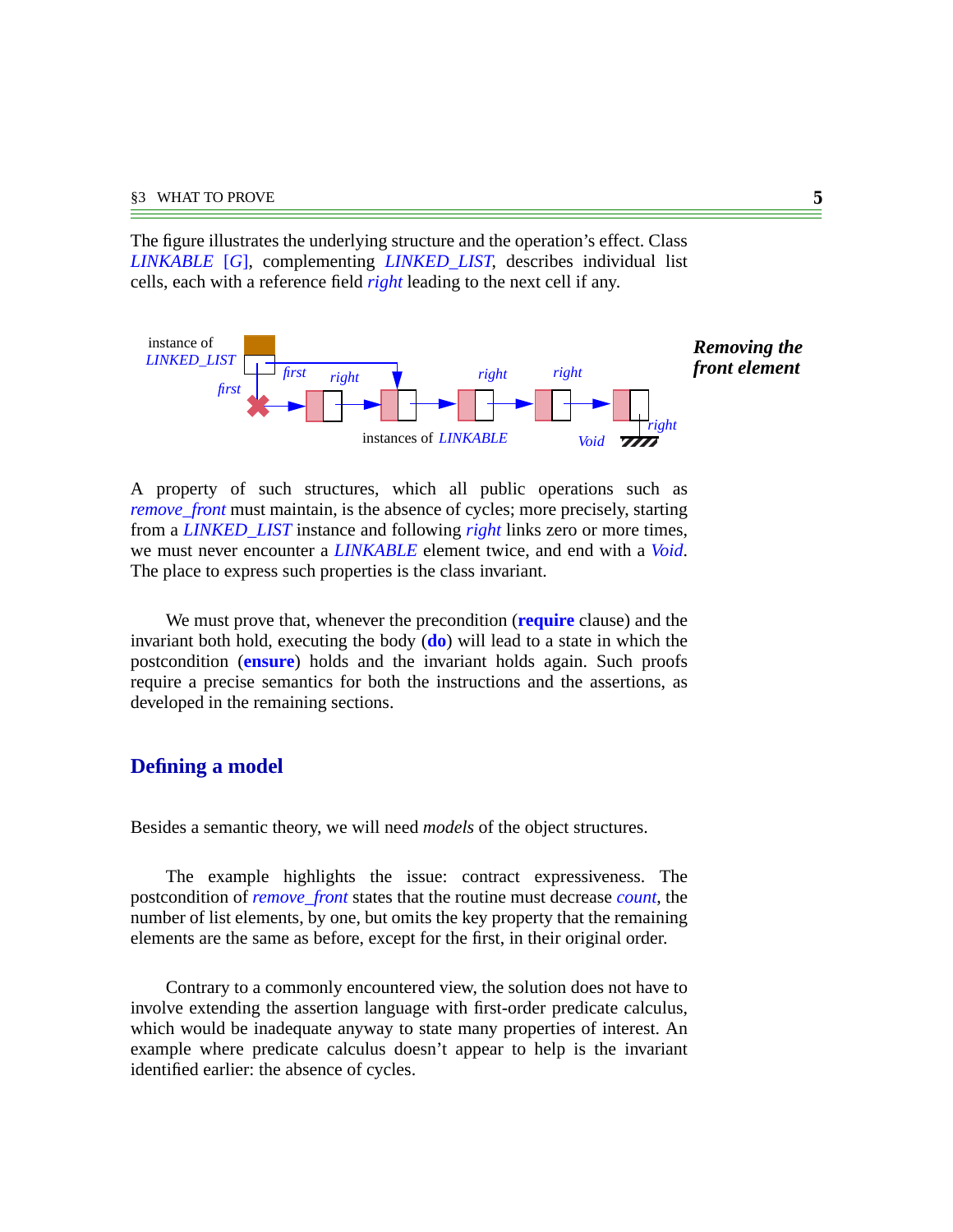It is more effective to focus on the abstract structure that an implementation class such as *LINKED\_LIST* represents, and on the effect that operations have on it. In other words we introduce a model, expressing the *abstraction function* [\[6\]](#page-31-4) associated with the class. For *LINKED\_LIST* [*G*] the model should be a sequence of values (each of type *G*, the formal generic parameter). So if we assume the corresponding type *SEQUENCE* [*G*] we will have, in the class, a feature

*model*: *SEQUENCE* [*G*] -- The sequence of values associated with this linked list

used for specification and proof purposes only. Another article [\[14\]](#page-32-6) discusses in detail the use of such model features, showing in particular how to combine this notion with inheritance: if *LINKED\_LIST* is just one of the descendants of a more general class *LIST*, whose other descendants such as *ARRAYED\_LIST* provide alternative implementations, the *model* may be introduced in *LIST*, and [\[14\]](#page-32-6) shows how to discharge much of the proof work in that higher-level class, so that the descendants only require a proof of implementation consistency. Here we limit ourselves to a simpler framework and do all the work in *LINKED LIST*, ignoring inheritance. The immediate consequence is that we may now specify *remove\_front* fully through the new postcondition

> <span id="page-5-0"></span>**ensure** *head\_chopped\_off*: *model* <sup>=</sup> **old** *model*.*tail*

where *tail* is a function on sequences, with the obvious meaning. Then we don't any more need the clause *one\_less*(stating that *count* goes down by one) except as a theorem that will follow from the new clause *head\_chopped\_off* and the property of sequences that *<sup>s</sup>*.*tail*.*count* <sup>=</sup> *<sup>s</sup>*.*count – 1*.

It is easy to apply the same approach to a routine *put\_front* (*x*: *G*) that inserts an element at the beginnning, as illustrated:



*Inserting at the front*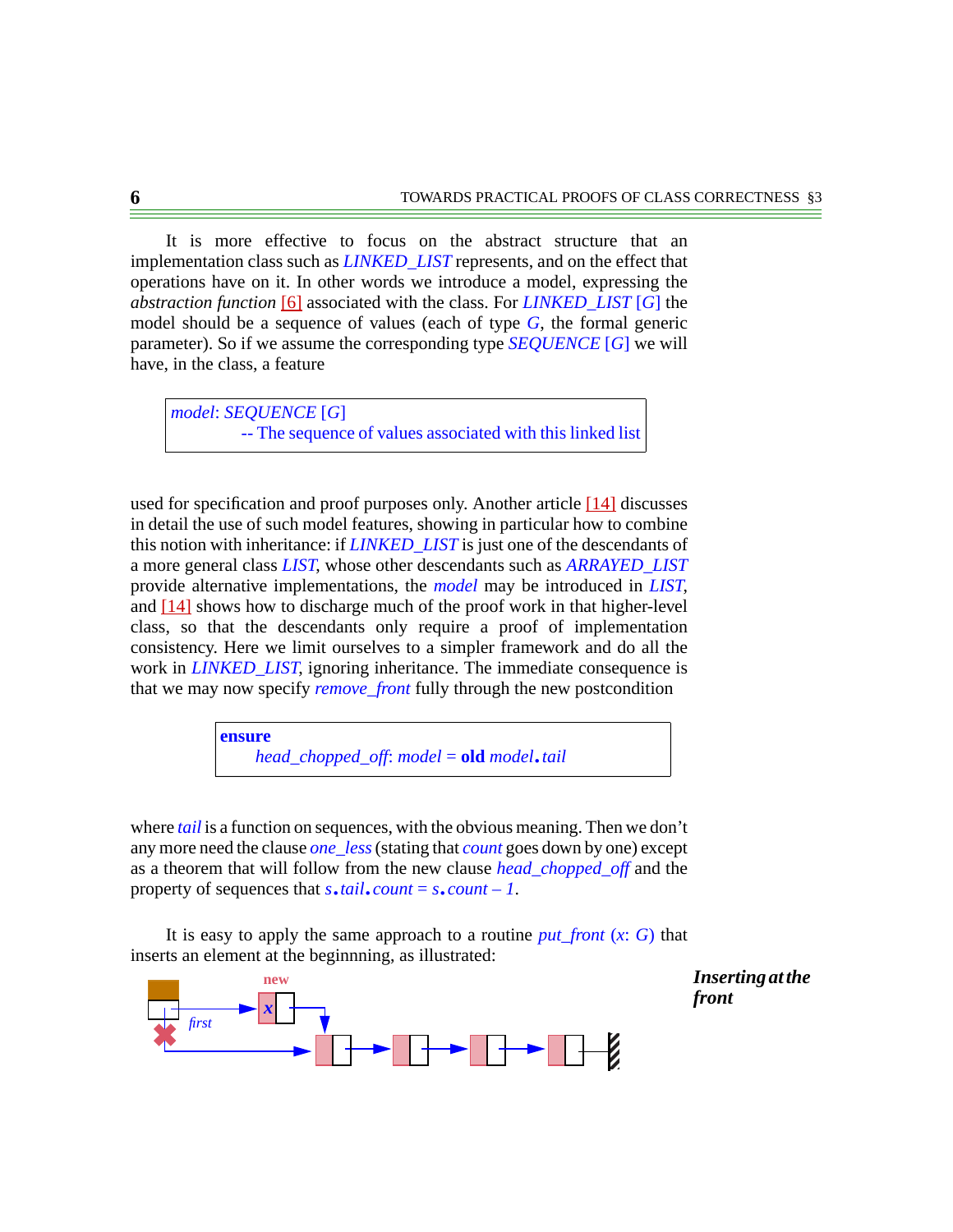The postcondition in this case is

 $extended: model =  $\langle x \rangle$  + **old** model$ 

where  $+$  denotes sequence concatenation and  $\langle x \rangle$  a singleton sequence.

Once we have given ourselves a few more operations on sequences, we will also be able to express invariant properties such as the absence of cycles.

#### **Reversing a list**

The use of a model enables us to specify sophisticated operations, such as this list reversal routine using the procedure *put\_right* from *LINKABLE*, which sets the *right* link. (The following figure helps understand the invariant.)

```
reverse is
         -- Change list to have the same elements in reverse order.
    local
         previous, next: LINKABLE [G]
    do
         from
              next := first
         invariant -- See figure
              spliced: old model = [first.right**] mirror
                                 + next.right**
         variant
              next.right**.count
         until
              next = Void
         loop
              [previous, first, next] := [first, next, next.right]
             first.put_right (previous)
         end
    ensure
         reversed: model = old model mirror
    end
```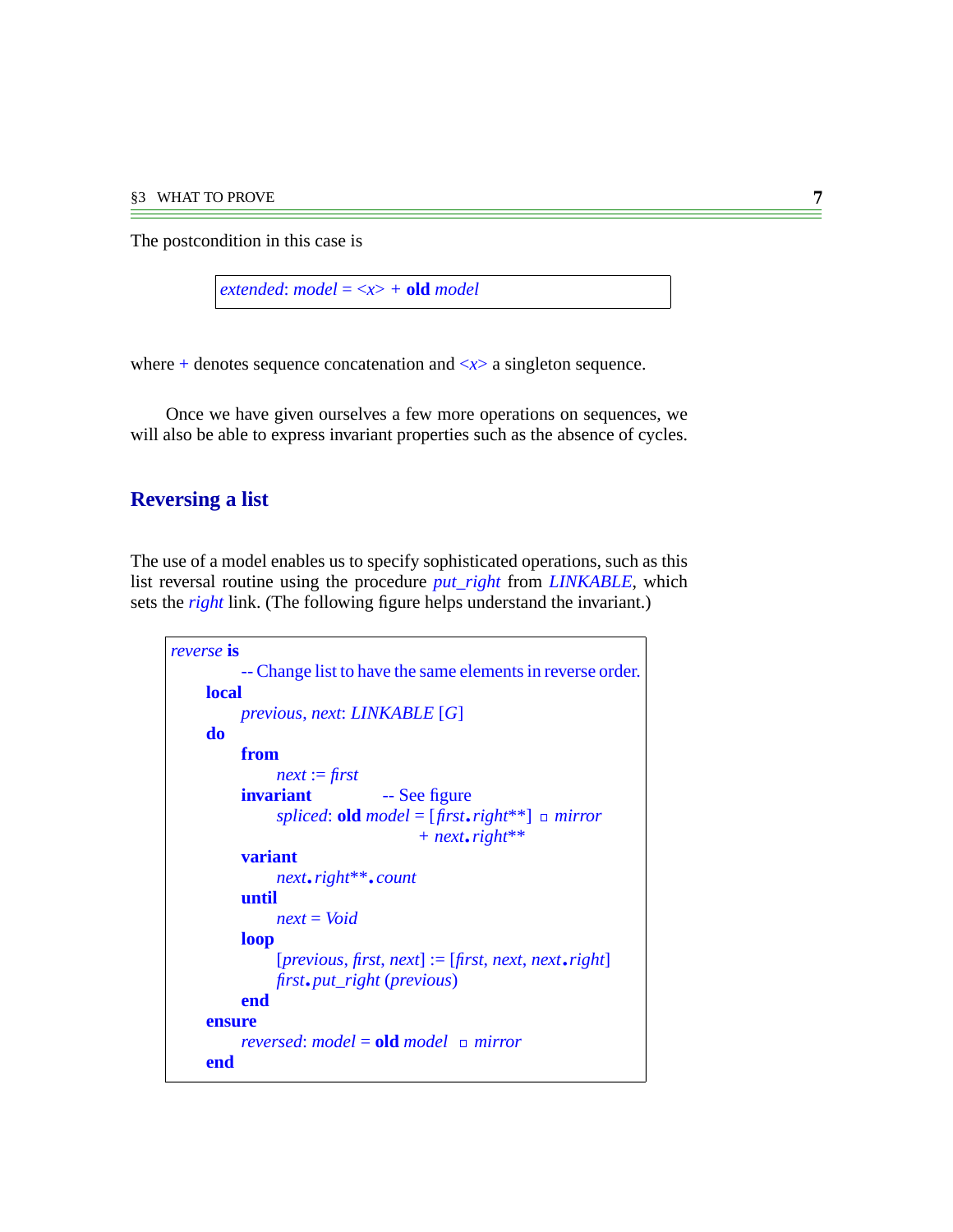where  $s = mirror$  is the mirror image of a sequence *s* and  $f^{**}$ , for a partial function *f*, is the function that for any *obj* yields the sequence *obj*,  $f$  (*obj*), *f* (*f* (*obj*)) etc., going for as long as defined. This is a generalization of reflexive transitive closure, hence the notation.



*List reversing*: *intermediate state*

To prove that the routine ensures its postcondition, it will suffice to prove that the loop body preserves the invariant, since on exit that invariant implies  $[first, right^{**}]$   $\Box$   $mirror = old \text{ model}$ , and *model* will be defined as *first*. *right*\*\*. The proof appears in section [10.](#page-26-0)

For brevity the invariant uses = instead of the object equality function *equal*. As in a postcondition, old  $\nu$  in the loop invariant denotes  $\nu$ 's value on entry to the routine.  $[a, b, ...] := [x, y, ...]$  denotes multiple simultaneous assignment.

The specification techniques illustrated by these examples take advantage of:

- The notion of model.
- To define models, any well-defined mathematical concept: here sequences, elsewhere sets, functions, relations, graphs etc.
- High-level operators on these structures, such as +, *mirror* and \*\*.

This appears to give us the modeling power that we need to express the specifications of all practiacally useful data structures.

It remains to devise the semantic description techniques that will enable us to prove that the implementations satisfy these specifications.

# <span id="page-7-0"></span>**4 NOTATIONS**

The following notations help keep the semantics and proofs simple.

# **Function abstraction**

**function** *a* | *expression* denotes a function *f* such that  $f(a) =$  *expression* for any applicable *a*. This is plain lambda notation with keyword syntax. Although the approach is strongly typed we'll leave the type of *a* implicit.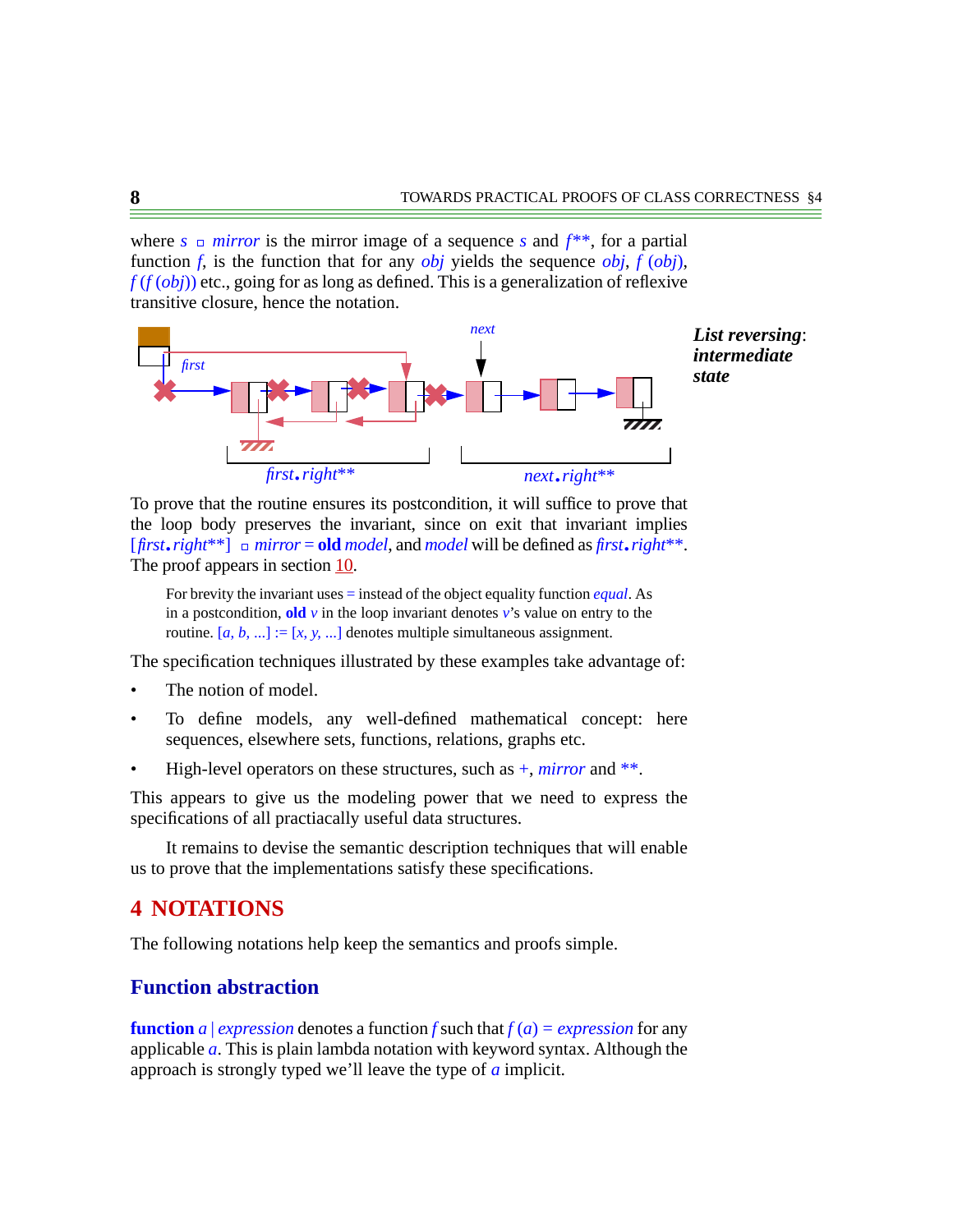#### **Basic composition**

The semantic models rely throughout on composition of relations and functions. Function composition will rely on the operator " $\Box$ ", used in the loop invariant and postcondition of *reverse*;  $f \circ g$  is the **function**  $a \mid g(f(a))$ . The operands appear in the order of application:

$$
\bigodot \bigodot \bigodot \bigodot \bigodot
$$
 *Composition*

The symbol differs slightly from the commonly used " $\circ$ " to avoid any confusion, since the order of operands is reversed:  $f \circ g$  is the same as  $g \circ f$ .

#### **Grouping and function application**

Ordinary mathematical notation uses parentheses both for grouping and for function application; this can cause confusion when the elements grouped are themselves functions. For that reason, we reserve parentheses for function application, as in  $f(a)$ , and use brackets for grouping, as in

 $[f \Box g] \Box h = f \Box [g \Box h]$ 

which, true for any *f*, *g* and *h*, expresses associativity of composition; applied to an individual element *a* this gives

 $[ [f \Box g] \Box h] (a) = [f \Box [g \Box h]] (a)$ 

using both grouping (brackets) and function application (parentheses). Associativity lets us omit many brackets, as in  $f \circ g \circ h$ .

Some functional formalisms write function application simply by juxtaposing the function and the argument, as in  $fa$ . This convention has not been retained here as it would cause confusion. Since our functions are partial, we will anyway, as noted in section *[2](#page-1-0)*, use function application as little as possible.

#### **Partial functions**

 $A \rightarrow B$  is the set of partial functions from *A* to *B*; composition, defined for arbitrary relations, works well with partial functions.

When defining multi-level function spaces such as  $A \rightarrow [B \rightarrow C]$ , we may omit brackets associating from the right, writing  $A \rightarrow B \rightarrow C$  in this example.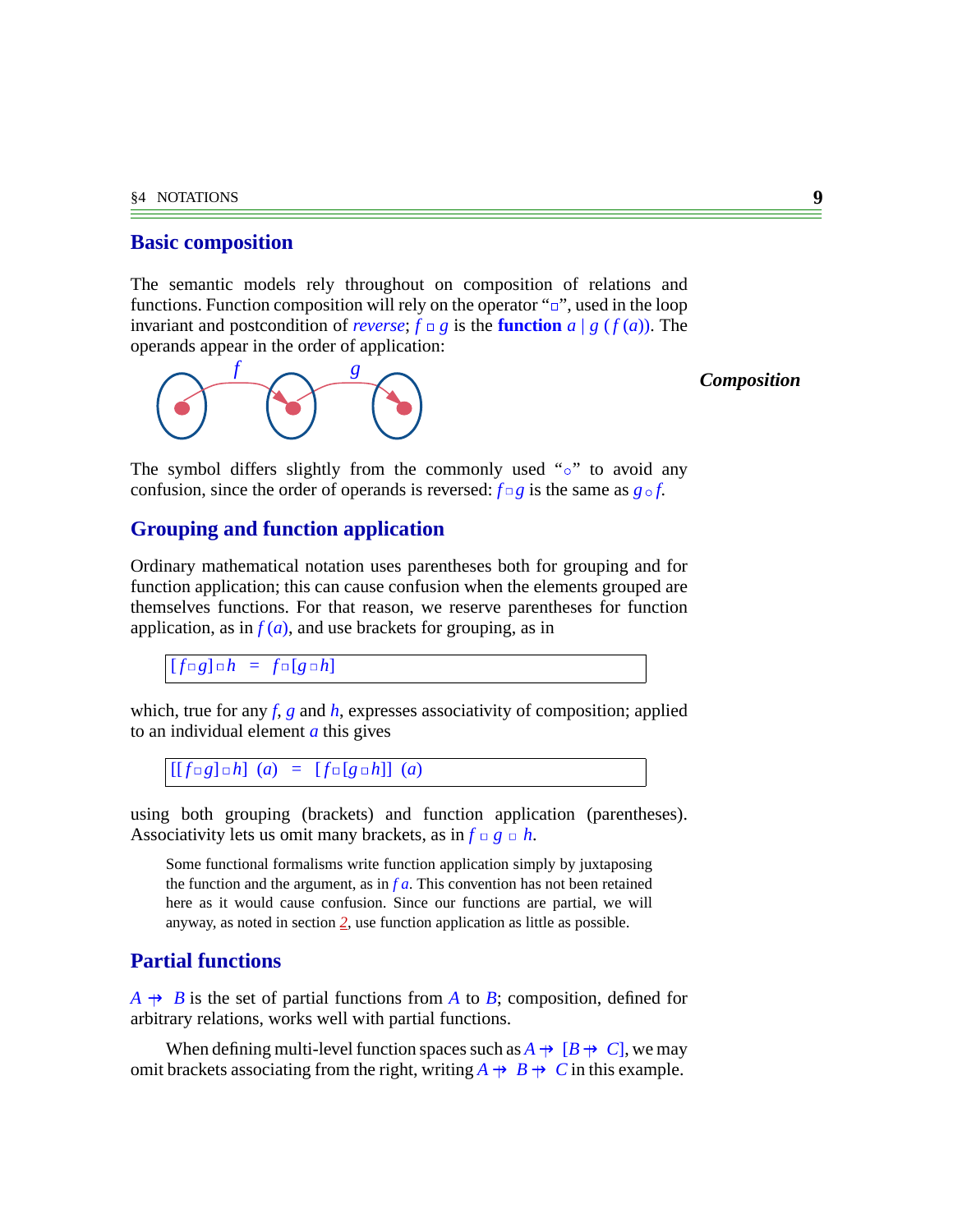#### **Rightmost composition**

We will use two variants of composition, which are fundamentally the same operation as " $\Box$ " but with different signatures, made necessary by the multilevel function spaces involved in the semantic models.

The first variant is "rightmost composition". Consider  $f$  in  $A \rightarrow [B \rightarrow C]$ , so that that  $f(a)$  for any applicable a is itself a function. Given a function  $g$ similarly in  $A \rightarrow [C \rightarrow D]$ , we can't use the ordinary composition  $f \square g$  (the signatures don't match), but we may want to compose  $f(a)$  and  $g(a)$  for a given *a*. The resulting function will be written  $f \cdot g$ . This can go over several levels, with functions in  $A_1 \rightarrow ... A_n \rightarrow X \rightarrow Y$  and  $A_1 \rightarrow ... A_n \rightarrow Y \rightarrow Z$ , for some sets *X*, *Y* and *Z*; the general definition is then:

<span id="page-9-0"></span> $f \cdot g =$  **function**  $a_1$  | [ **function**  $a_2$  | [... | [ **function**  $a_n$  |  $\lbrack\lbrack...][f(a_1)]\, (a_2)]\, ...\rbrack\, (a_n)]\ \sqsubset\ \ \lbrack\lbrack...\lbrack\lbrack g\, (a_1)](a_2)]\, ...\rbrack\, (a_n)]\,\rbrack\ldots]$ 

We may similarly define the "rightmost inverse"  $f^{-1*}$  of such a function *f* as

**function** 
$$
a_1
$$
 | [...] [**function**  $a_n$ | ... [ $f(a_1)$ ] ...] $(a_n)$ ]<sup>-1</sup> ]...]

and, when the rightmost target set is  $\mathbf{B}$  (booleans), the "rightmost implication"  $f \stackrel{*}{\Rightarrow} g$  as

 $∀ a_1, a_2, ... a_n |$  [...[[*f*(*a*<sub>1</sub>)] (*a*<sub>2</sub>)]...] (*a<sub>n</sub>*)]  $⇒$  [...[[*g*(*a*<sub>1</sub>)](*a*<sub>2</sub>)]...] (*a<sub>n</sub>*)]

as well as the "rightmost conjunction"  $\lambda$ .

#### **State-curried composition**

The other variant of composition arises from the specific nature of our semantic functions which (as seen in the next sections) all have signatures of the form  $A_1 \rightarrow ... A_n \rightarrow$  *States*  $\rightarrow$  *Y*, where *States* is the set of possible runtime states. We will use such functions to model a linked list structure



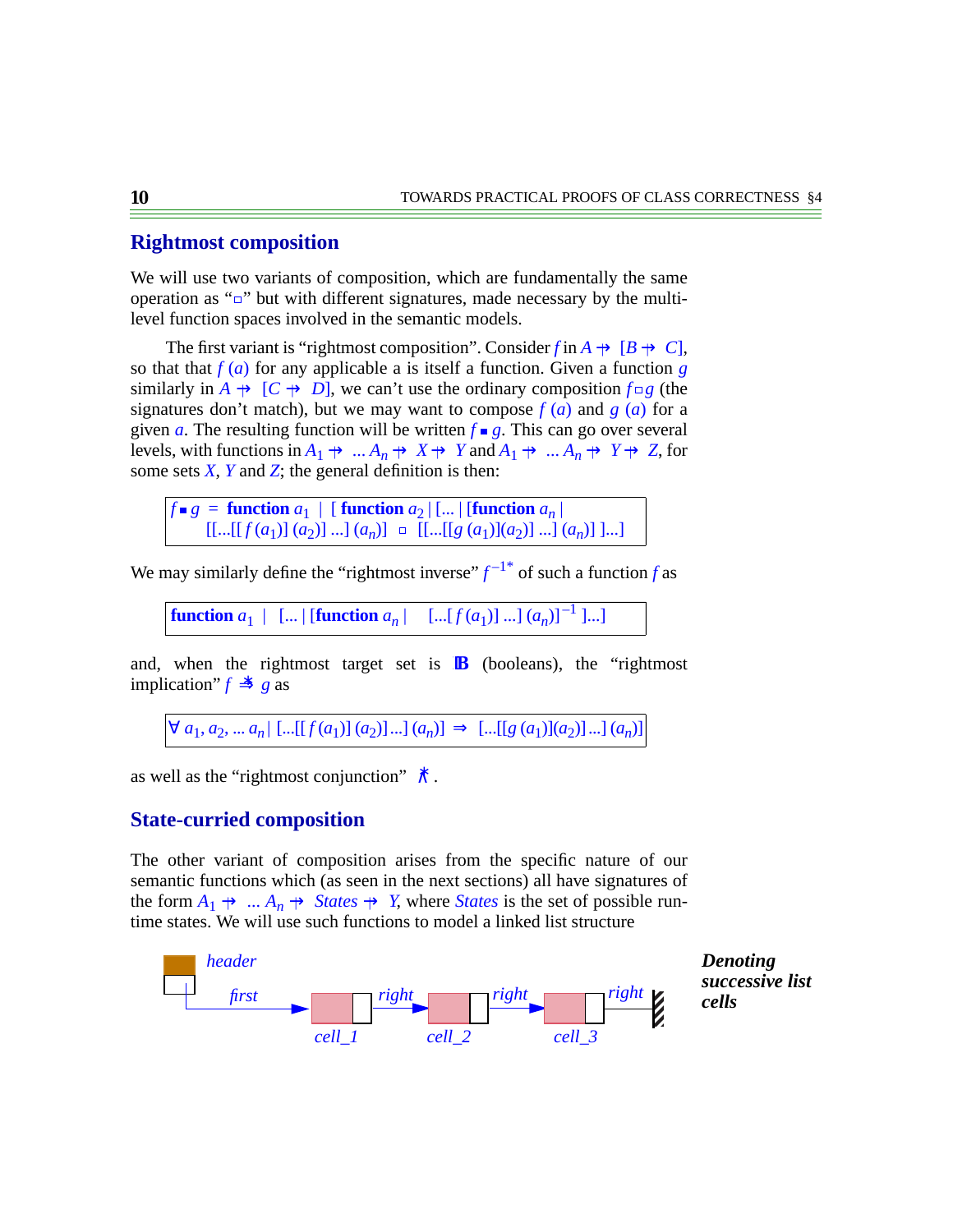by representing *first* and *right* as functions in *Objects*  $\rightarrow$  *States*  $\rightarrow$  *Objects*; given an object *header*, for example, [*first* (*header*)] (*s*) is the object to which its *first* link points in state  $s$  — *cell*  $\angle l$  on the figure. It's desirable to compose such functions *applied in the same state*, for example *first* and *right* so that the result, applied to *header*, gives us the object labeled *cell\_2*. This is the kind of expressiveness we need to state properties of the current state, in particular class invariants, loop invariants and other assertions.

We cannot directly compose two such functions,  $f$  in  $X \rightarrow$  *States*  $\rightarrow$  *Y* and *g* in  $Y \rightarrow$  *States*  $\rightarrow$  *Z*. Fixing the state, however, we may compose their variants

```
function x \mid [f(x)](s)function x \mid [g(x)](s)
```
for a given same state *s*, the same in both cases. This operation will simply use a period ".". The definition of *<sup>f</sup>*.*g* is

```
function x | [function s | [g([f(x)](s))](s)]
```
This choice of symbol works well for modeling the object structures created by object-oriented programs: as the previous example indicates, the successive items of a list will be given by the functions *first*, *first*.*right*, *first*.*right*.*right* etc. all applied in the same state. It is indeed one of the results of this article that we can understand *feature application*, the central operation of objectoriented programming, as the mathematical notion of *function composition*. In the case of an attribute, the composition operator is "." as just seen; in the case of a routine it will be rightmost composition, " $\blacksquare$ ".

Both of these operators are fundamentally the same as composition; they simply massage the order of arguments to remove any signature mismatch. The purpose is clear: express as many properties as possible through composition operators. On first reading of the following discussion you may disregard the differences between ".", " $\Box$ " and ".", just seeing them as composition tuned to the required signature in each case. All the examples of this discussion and other proofs based on the theory must be mechanically type-checked, to ensure use of the proper variant in each case and justify this call for the reader's trust.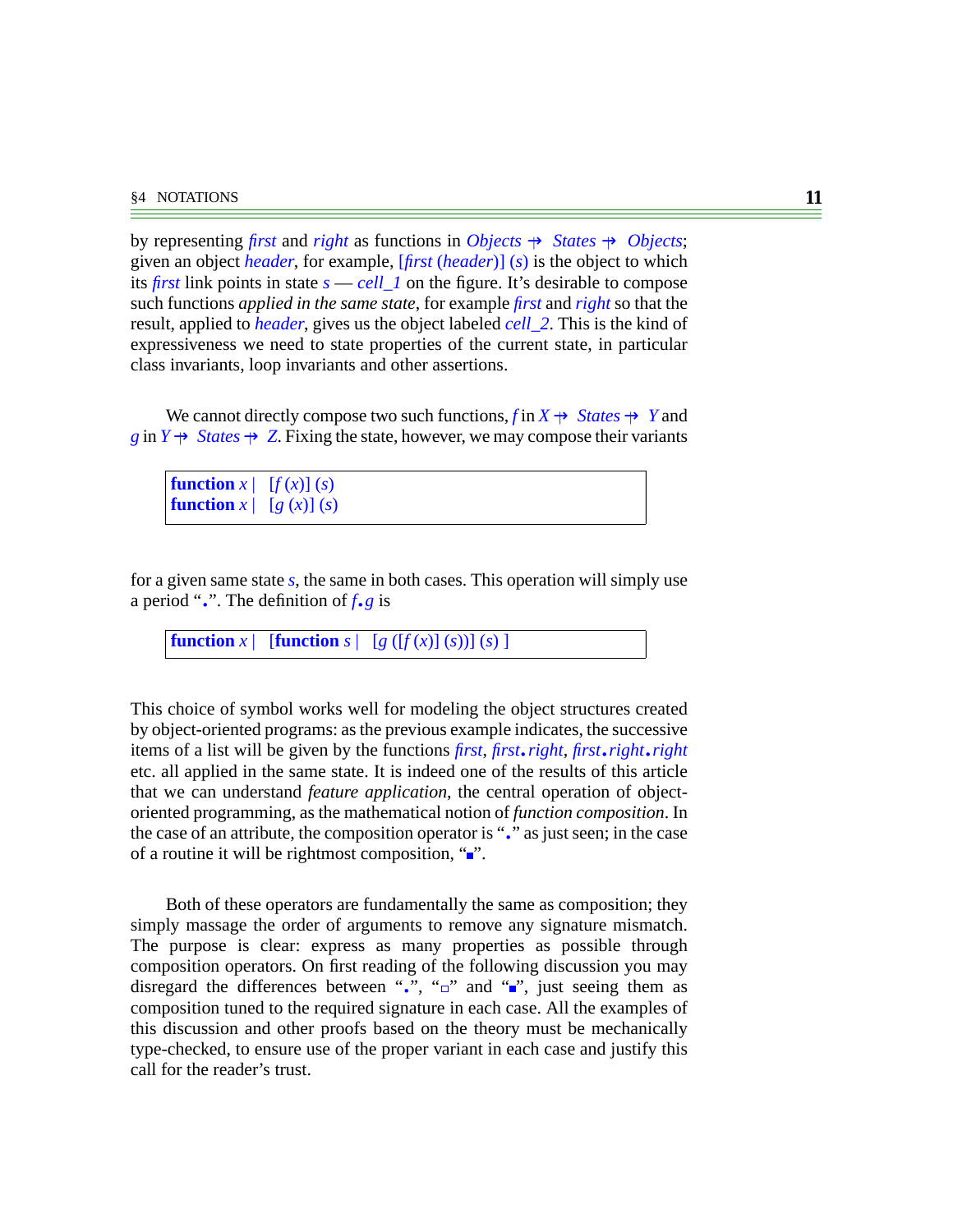# **5 BASIC MODELING ASSUMPTIONS**

### **The state**

The set of possible state is called *States*. An element of *States* describes the instantaneous state of an object-oriented program's execution, and is defined by a set *Objects* and a collection of functions:

- *Objects* denotes of set of addresses hosting objects; it's a subset of *Addresses*, the set of possible (abstract) memory addresses [\[13\]](#page-32-1). Note that an element of *Objects* doesn't represent the contents of an object, but its location; this reflects the notion of *object identity*, making it possible to consider each object individually regardless of its contents.
- There's also a collection of functions in  $Objects \rightarrow Objects$  (the set of partial functions from *Objects* to itself) representing objects' reference fields. Class *LINKABLE*, for example, has an attribute *right*: *LINKABLE* [*G*] as illustrated next, which yields a function, also called *right*, in the model. When discussing the properties of such functions in general, we'll give them names like *x*, *y*, ...



*in LINKABLE objects*

• Objects may also have non-reference fields; for example class *LINKABLE* [*G*] has an attribute *item*: *G* representing the values in cells, shown as the shaded areas in the figure. For cells of type *LINKABLE* [*INTEGER*], *item* fields denote integers. Such attributes are represented by functions in  $Objects \rightarrow Expanded$ , where *Expanded* is the set of possible non-reference values including booleans, integers, real numbers etc. General names for such functions are  $u, v, ...$ 

*Values* will denote the set of all possible values: *Objects* ∪ *Expanded*.

All the functions involved are partial (meaning, by the earlier convention, *possibly* partial). Partiality helps us in two different ways:

- It gives us a simple interpretation for *Void*: we model a void reference, such as the rightmost link on the last figure, simply by ensuring that the function, here *right*, is not defined for the corresponding object.
- We can also use partial functions to handle type rules of a statically typed O-O language, by defining a function such as *right* so that its domain is a subset of the set of *LINKABLE* objects.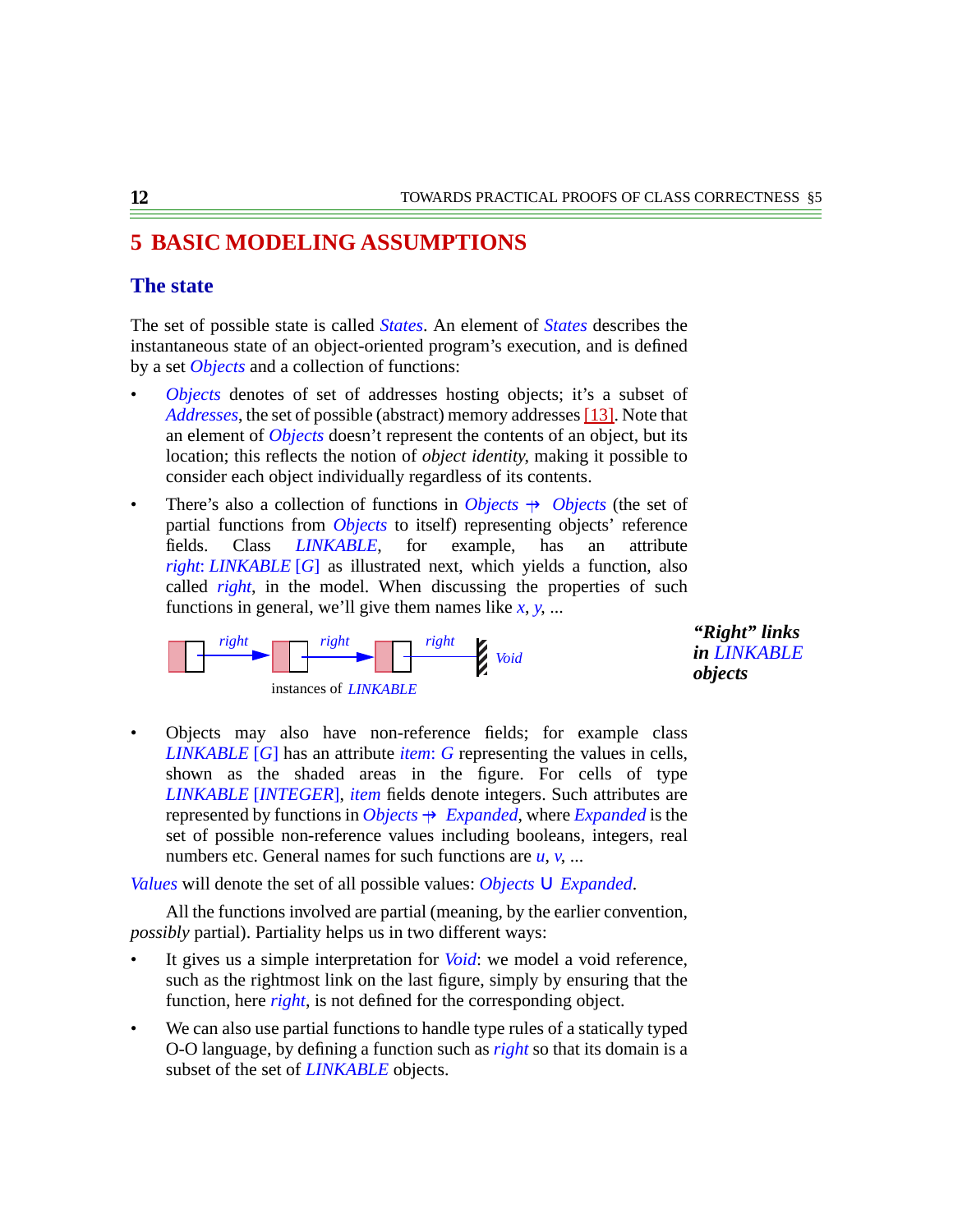#### **Other conventions**

Names such as *f*, *g*, ... denote functions from *Objects* to either *Objects* or *Expanded*, representing fields that contain either references or other values. Names such as *obj*, *obj1*... denote objects; *a*, *b*, ... denote objects or values.

For elements of the software text: *i*, *j*, ... denote instructions;*r*,*s*, ... denote routines. All our routine calls will have exactly one argument, as in *r* (*a*) or *<sup>x</sup>*.*<sup>r</sup>* (*a*); this causes no loss of generality if we assume that the set of values, as in Eiffel, includes a *TUPLE* type.

Assertions, for which we will use names such as *P*, *Q*, ..., denote boolean properties applicable to a certain object in a certain state. For example the assertion  $n > 0$  is a function of the state, true in states for which *n*, evaluated on the current object, is positive. Accordingly, class invariants will be modeled as functions in  $Objects \leftrightarrow States \leftrightarrow \mathbf{B}$ , and pre- or postconditions of a routine with arguments as functions in *Values*  $\rightarrow$  *Objects*  $\rightarrow$  *States*  $\rightarrow$  **B**.

#### **Interpreting state changes**

The execution of an object-oriented program consists of a sequence of state changes reflecting execution of individual constructs, for example a procedure call *<sup>x</sup>*.*r* (*a*).

The basic semantics defined below is of the *denotational* style; this means we define the meaning of a typical imperative construct as a function in  $A_1 \rightarrow ... A_n \rightarrow$  *States*  $\rightarrow$  *States* where  $A_1$ , ...  $A_n$  hold the parameters of the construct, and the resulting  $States \rightarrow States$  function describes the new state produced by the construct in terms of the previous state. This approach is mathematically simplest.

When applying the specification through a proof workbench such as Atelier B [\[2\]](#page-31-5) [\[5\]](#page-31-6) we may take advantage of a predefined notion of event covering the *States*  $\rightarrow$  *States* transformations in a more *operational* style, making the functions implicit. Since we are interested in pre-post properties of routines, proofs will use a partly *axiomatic* style.

We may compose state transformations. In the denotational view this operation uses rightmost composition as defined in section  $\frac{4}{3}$ ; in a more *operational* interpretation it simply means executing events in sequence. The formal properties are in direct correspondence.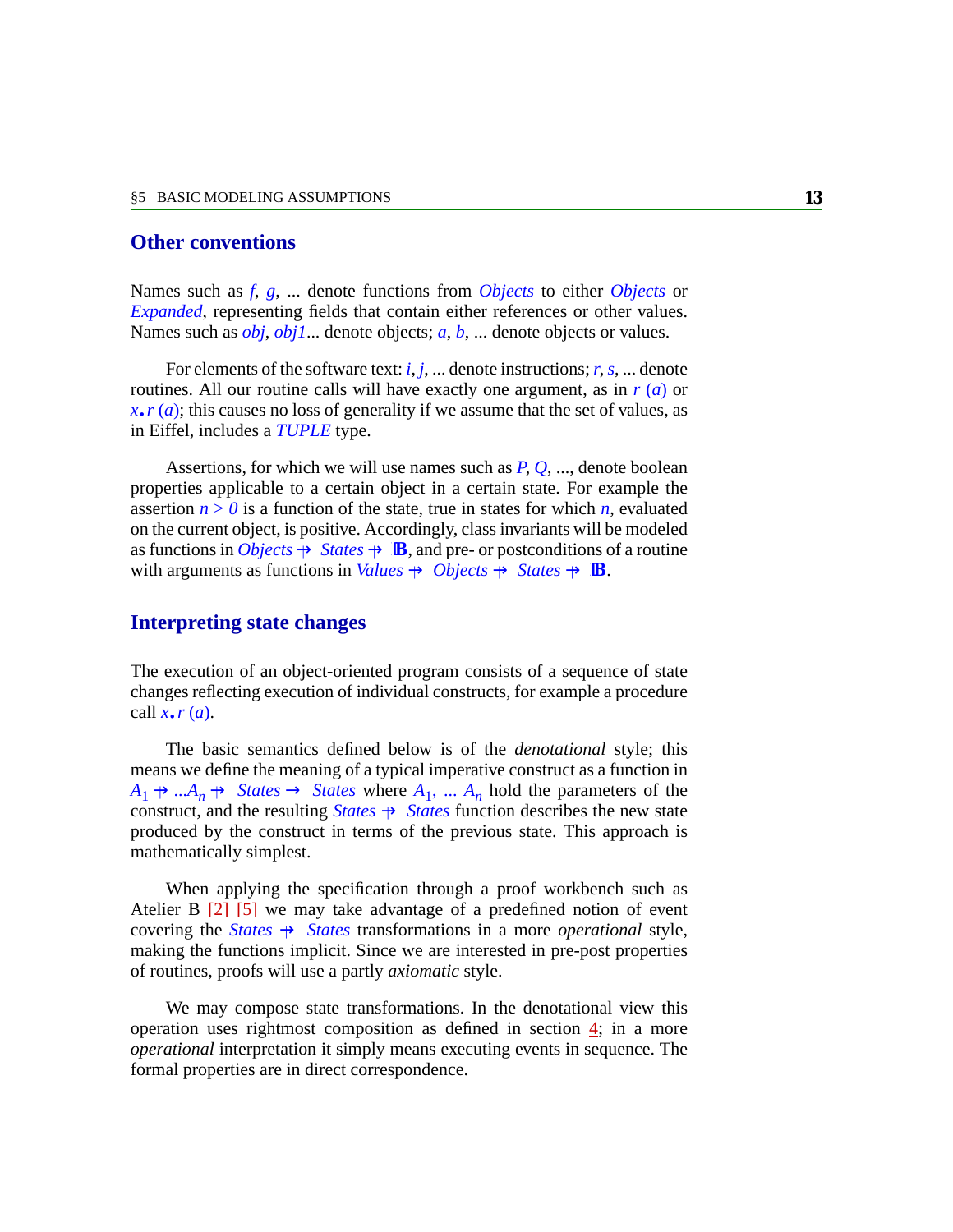#### **Possible state changes**

The state being defined by a set of objects and a collection of functions on these objects, an elementary state change will either

- <span id="page-13-0"></span>1 • Change the set of *Objects* by adding or removing an object.
- <span id="page-13-1"></span>2 • Change one of the functions; at the most basic level this means changing the value of one of the functions on one of its possible arguments.

There is no such thing as "changing an object" in this model. The model for an object is just an integer, representing its abstract "address". So we may add or remove an object (events of type  $\perp$ ), but to model the changing of a field in an existing object — what an O-O programmer would think of as changing the object — we use events of type  $\overline{2}$ , changing the corresponding function. Assume for example that class *EMPLOYEE* has an attribute *age*: *INTEGER*. If we execute *Jill*.*pass\_birthday* where *pass\_birthday* is a procedure of the class that performs

 $age := age + 1$ 

the mathematical effect is to change function *age* so that its value for that object, *age* (*Jill*), is increased by one.

Events of type  $1$  correspond to object allocation (by the program) and deallocation (by the program or a garbage collector). They are studied in detail in the second part ("coarse-grain model") of [\[13\].](#page-32-1) For the present discussion we don't consider them: the set of objects is fixed, and all that happens is procedure calls that modify these objects — meaning, as we have just seen, changing some values of the applicable functions. The case of a procedure that may create an object will be handled by combining the two discussions.

#### **Function substitution**

The basic operation, representing an event of type  $\overline{2}$  $\overline{2}$  $\overline{2}$ , modifies the value of a function for a single object. Given two functions *f* and *g*, the expression

*f* := *g*

denotes the function in  $Objects \rightarrow [States \rightarrow States]$  that informally yields, for any object *obj*, the state transformation that changes nothing except the value of  $f(obj)$ , which will now be  $g(obj)$  if defined, undefined otherwise (the functions involved are partial).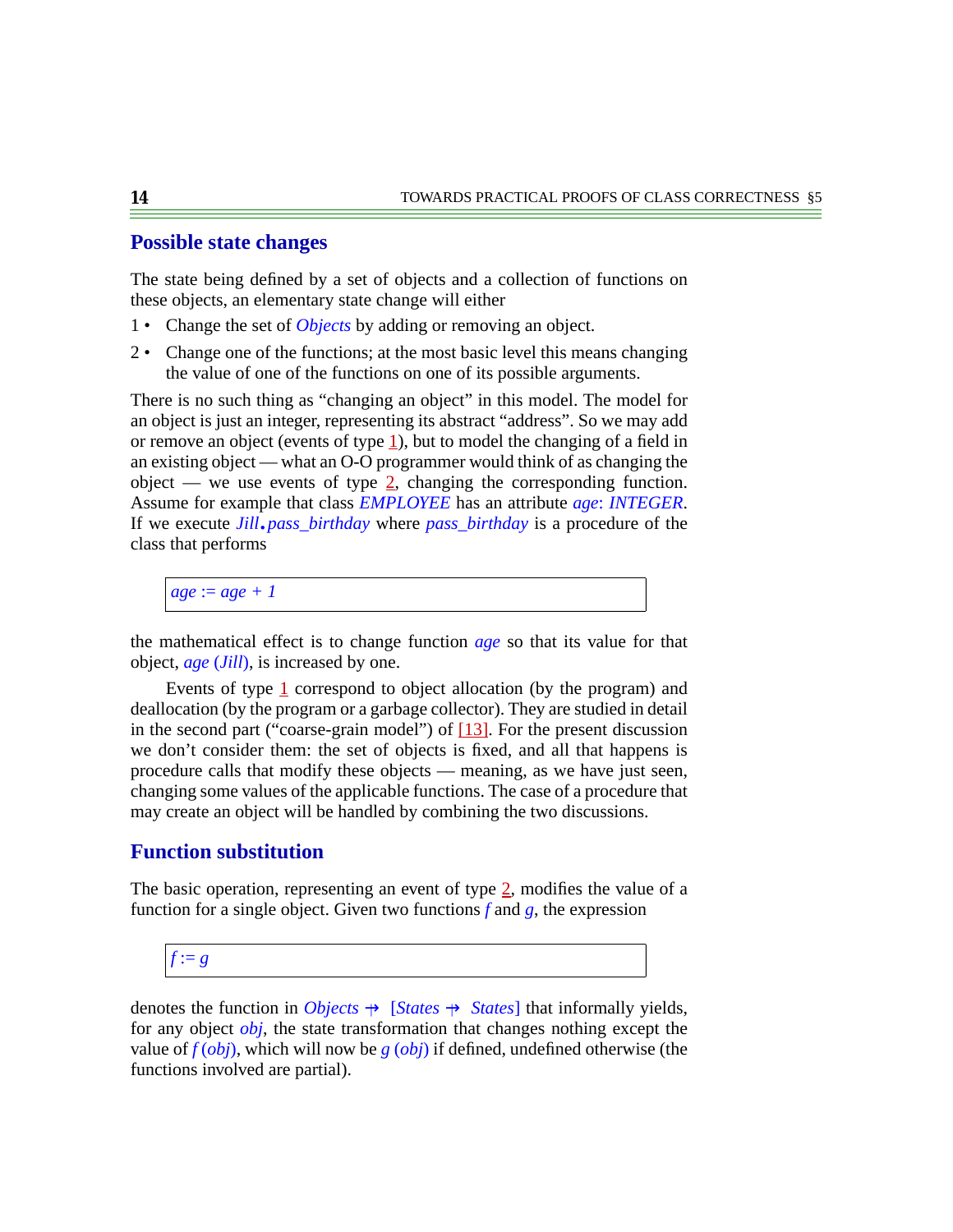Here is a more formal definition of this operation. We saw that the state has two components: the set *Objects* representing object identities, and a set of functions in *Objects*  $\rightarrow$  *Objects* or *Objects*  $\rightarrow$  *Values*, each with a name such as *f*, *g*, *h*... We may denote these functions, for a given state *s*, as *s*.*f*, *s*.*g*, ... Then  $f := g$  is a function in *Objects*  $\rightarrow$  [*States*  $\rightarrow$  *States*]; call it *assign*. For any object *obj* and state *s*, *assign* (*obj*) is a function from *States* to *States*, so [*assign* (*obj*)] (*s*) is a state; call it *s'*. Then *s'* is the same state as *s* except for its *f* component, the function we're calling *s'*.*f*. That function is the same as *<sup>s</sup>*.*f* except at *obj*:

- $s'.f(obj') = s.f(obj')$  -- For *obj'* other than *obj*
- $s' \cdot f(obj) = s \cdot g(obj)$  -- Or undefined if *obj* is not in the domain of *s.g.*

The := operator enjoys two characteristic properties:

<span id="page-14-0"></span> $[A1]$   $[[f := g] \bullet f] = g$  $[A2]$   $[[f := g] \bullet h] = h$  -- For a function *h* other than *f* 

*Properties are numbered in a single sequence*, *with different initial letters*, A *for axiom*, S *for semantics etc*.

where the use of composition (more precisely, rightmost composition  $\Box$ ) avoids having to worry about the functions being defined or not.

The := operator will, through these properties, enable simple proofs of attribute assignment instructions  $x := y$  in a class text. An advantage is that unlike traditional assignment axioms the rules do not involve textual substitutions or other transformations of the program text; they simply rely on function composition.

Unlike the Hoare assignment axiom, these properties work forward; but their practical application in the examples that follow leads to a backward style similar to weakest precondition calculus.

Note the signature  $Objects \rightarrow [States \rightarrow States]$  of  $f := g$ : the operation changes the state of a single function at a *single point*, denoted by the *Objects* argument. The B notation, for a specific *obj* in *Objects*, would be  $f(obj) := g(obj)$ ; the repetition of *obj* explains why we need a special notation where *obj* appears just once. This special role of *obj* illuminates the special role of the "current object" in object-oriented computation.

We may generalize function substitution to multiple sources and targets:

 $[f_1, f_2, ... f_n] := [g_1, g_2, ... g_n]$ 

with the corresponding generalization of the characteristic properties, reflecting that the substitutions are simultaneous:

<span id="page-14-1"></span> $[A3]$   $[[f_1, ... f_n := g_1, ... g_n] \bullet f_i] = g_i$  -- For  $1 \le i \le n$  $[A4]$   $[[f_1, ... f_n := g_1, ... g_n] \bullet h] = h$  -- For *h* other than all  $f_i$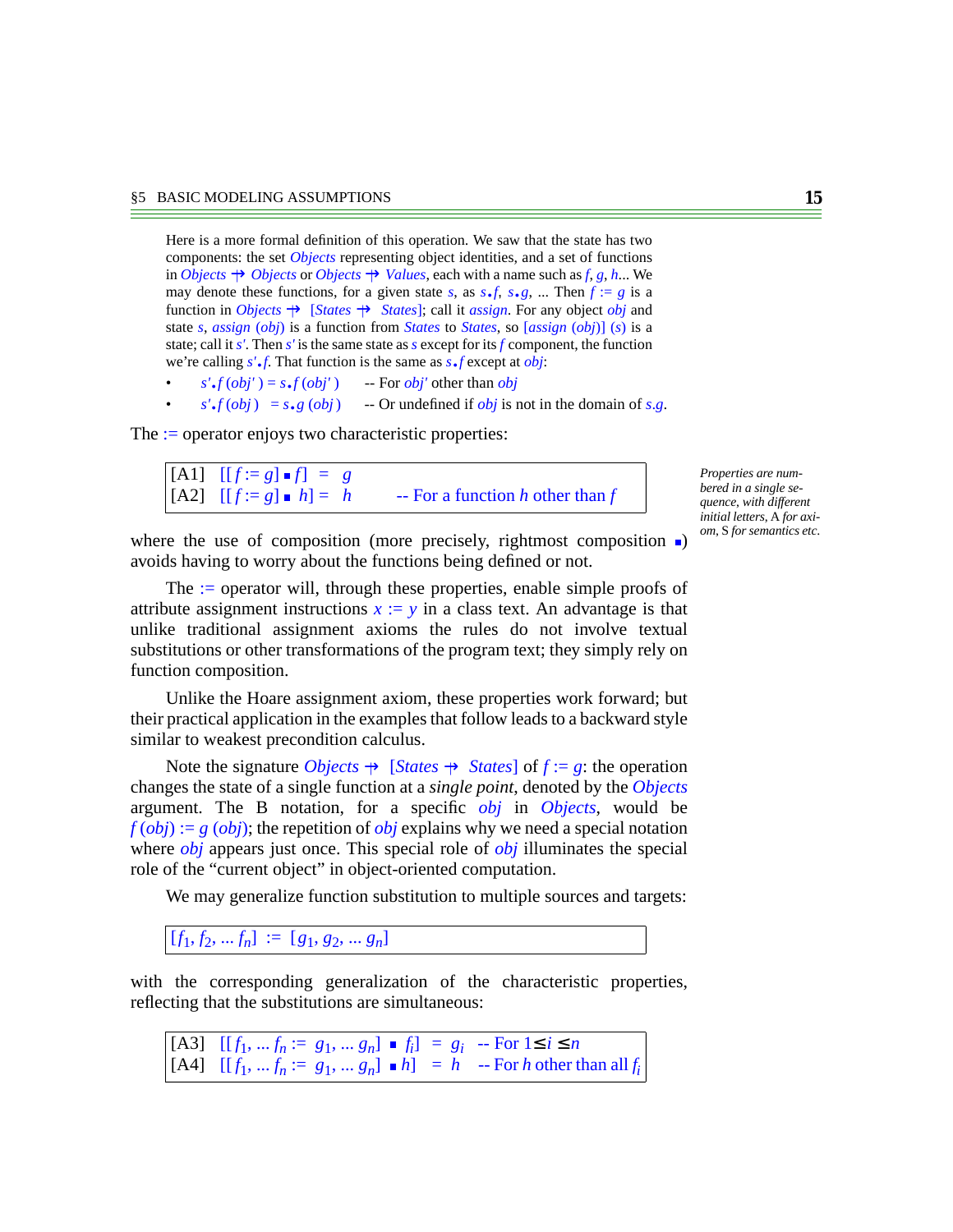# <span id="page-15-10"></span>**6 THE SEMANTIC RULES**

We are now ready to examine the semantics of the object-oriented mechanisms. The denotation of a programming language construct  $c$  — the mathematical model for  $c$  — will be written  $\overline{c}$ .

The following table, followed by an explanation of every entry, specifies the semantics of the core subset of an object-oriented language such as Eiffel. Each entry gives the denotation  $\overline{c}$  of a different construct  $c$ ; the last column gives the signature of that denotation, that is to say the set (of partial functions) to which it belongs. The last entry,  $[**S**19]$ , gives the cumulative definition of the correctness of a routine having a pre- and postcondition.

<span id="page-15-9"></span><span id="page-15-8"></span><span id="page-15-7"></span><span id="page-15-6"></span><span id="page-15-5"></span><span id="page-15-4"></span><span id="page-15-3"></span><span id="page-15-2"></span><span id="page-15-1"></span><span id="page-15-0"></span>

| <b>Construct</b>                                                                                         | <b>Denotation</b>                                                                                                | <b>Signature</b>                                                                                                                          |  |  |
|----------------------------------------------------------------------------------------------------------|------------------------------------------------------------------------------------------------------------------|-------------------------------------------------------------------------------------------------------------------------------------------|--|--|
| <b>Basic constructs</b>                                                                                  |                                                                                                                  |                                                                                                                                           |  |  |
| [S5] Name of<br>$\bar{f} = f$<br>attribute of class                                                      |                                                                                                                  | $Objects \rightarrow States \rightarrow Values$                                                                                           |  |  |
| [S6] Attribute<br>$\overline{f} := \overline{g} = \overline{f} := \overline{g}$<br>assignment            |                                                                                                                  | $Objects \rightarrow States \rightarrow States$                                                                                           |  |  |
| [S7] Multiple<br>attribute assign-<br>ment                                                               | $\overline{[f_1,  f_n] := [g_1,  g_n]} = [\overline{f_1},  \overline{f_n}] := [\overline{g_1},  \overline{g_n}]$ | $Objects \rightarrow States \rightarrow States$                                                                                           |  |  |
| [S8] Instruction<br>sequencing                                                                           | $\overline{i}$ ; $\overline{j}$ = $\overline{i}$ = $\overline{j}$                                                | $Objects \rightarrow States \rightarrow States$                                                                                           |  |  |
| $\overline{x} \cdot \overline{f} = \overline{x} \cdot \overline{f}$<br>[S9] Attribute call               |                                                                                                                  | $Objects \rightarrow States \rightarrow Objects$                                                                                          |  |  |
| <i>Routine:</i> $r(a)$ is require <i>pre</i> do <i>body</i> ensure <i>post</i> end                       |                                                                                                                  |                                                                                                                                           |  |  |
| [S10] Routine<br>(overall semantics)                                                                     | $\bar{r}$ = <b>function</b> a $\bar{b}$ body                                                                     | Values $\rightarrow$ Objects $\rightarrow$ States $\rightarrow$ States                                                                    |  |  |
| [S11] Routine call,<br>$\overline{r(u)} = \overline{r}(\overline{u})$<br>unqualified                     |                                                                                                                  | $Objects \rightarrow States \rightarrow States$<br>-- For procedure<br>$Objects \rightarrow States \rightarrow Values$<br>-- For function |  |  |
| [S12] Routine call,<br>$\overline{x \cdot r(u)} = \overline{x \cdot r(u)}$<br>qualified                  |                                                                                                                  | Same as above entry [S11]                                                                                                                 |  |  |
| $[S13]$ Unary<br>$\overline{\S a} = \overline{\S a}$<br>expression (for<br>operator $\S$ )               | (Use [S11], [S12])                                                                                               | $Objects \rightarrow States \rightarrow Values$                                                                                           |  |  |
| [S14] Binary<br>$\overline{a \& b} = \overline{a} \overline{\& b}$<br>expression (for<br>operator $\S$ ) | (Use [S11], [S12])                                                                                               | $Objects \rightarrow States \rightarrow Values$                                                                                           |  |  |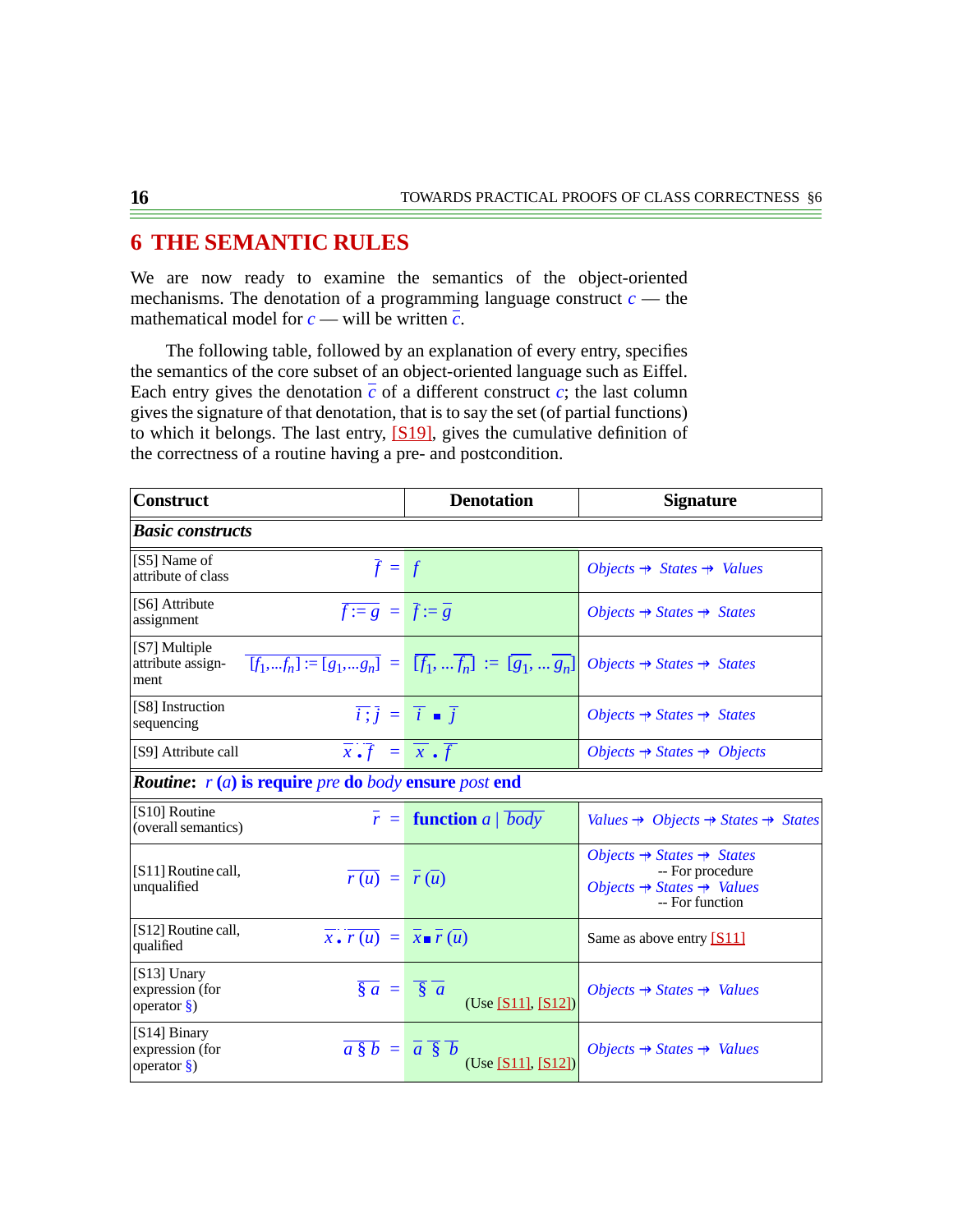<span id="page-16-4"></span><span id="page-16-3"></span><span id="page-16-1"></span>

| Construct                                       |                                                                                                            | <b>Denotation</b>                                                                                                                    | <b>Signature</b>                                                                                                             |  |
|-------------------------------------------------|------------------------------------------------------------------------------------------------------------|--------------------------------------------------------------------------------------------------------------------------------------|------------------------------------------------------------------------------------------------------------------------------|--|
| Assertions and correctness (in routine $r(a)$ ) |                                                                                                            |                                                                                                                                      |                                                                                                                              |  |
| $ [S15]$ Class or<br>loop invariant             |                                                                                                            | Use [S11], [S12], [S13], [S14] $Objects \rightarrow States \rightarrow$ <b>B</b>                                                     |                                                                                                                              |  |
| $[S16]$ Pre- or post-<br>condition              |                                                                                                            |                                                                                                                                      | Use [S11], [S12], [S13], [S14] <i>Values</i> $\rightarrow$ <i>Objects</i> $\rightarrow$ <i>States</i> $\rightarrow$ <b>B</b> |  |
| [S17] Postcondi-<br>tion clause                 | <b>ensure</b> $\overline{Q} = \overline{r} \cdot \overline{Q}$                                             |                                                                                                                                      | Values $\rightarrow$ Objects $\rightarrow$ States $\rightarrow$ <b>B</b>                                                     |  |
| [S18] "Old" equal-<br>ity in postcondition      | <b>ensure</b> $\overline{f} = \overline{\text{old } g} = [\overline{r} \cdot \overline{f} = \overline{g}]$ |                                                                                                                                      | $Objects \rightarrow States \rightarrow \mathbf{B}$                                                                          |  |
| [S19] Routine cor-<br>rectness                  |                                                                                                            | $[\overline{pre} \ \overline{\land} \ \overline{inv} \ \stackrel{*}{\Rightarrow}$<br>$\overline{r}$ $\sqrt{post}$ $\overline{inv}$ ] | $\mathbf{B}$                                                                                                                 |  |

<span id="page-16-2"></span><span id="page-16-0"></span>The left-hand sides of the equalities cite constructs of an object-oriented programming language; the right-hand sides are their mathematical denotations. The rightmost column gives the signatures of these denotations — the mathematical sets to which they belong (sets of functions in all cases).

In case [\[S5\]](#page-15-4) we simply prescribe that for any attribute *f* of the class the model will include a corresponding function. The rule  $\bar{f} = f$  indicates that we use the same name for the function in the model as for the attribute in the software text.

Case  $[S6]$ ,  $f := g$ , is a standard assignment. The fields represented by f and *g* may be value fields, for example of type *INTEGER*, or reference fields leading to other objects or *Void*. The mathematical intepretation of such an assignment as an operation of the state is that it replaces the value of *f*, for any object *obj* to which the assignment is applied, by the value of *g* for that object.

The operator  $:=$  on the left-hand side is assignment, from the programming language; := on the right side is a mathematical operator, function substitution. Inventing a new operator for the latter purpose would avoid the risk of confusion but make the notation more complex.

This rule, [\[S6\]](#page-15-5), captures the essence of the "current object" in object technology. The key is that we do not specify any particular object:  $\vec{f}$  :=  $\vec{g}$  is a function, applicable to an object. Both the target and the source of the assignment are themselves functions applicable to an object; the effect of the assignment is to replace the value of the target function on that object, whatever it is, by the value of the source for the same object.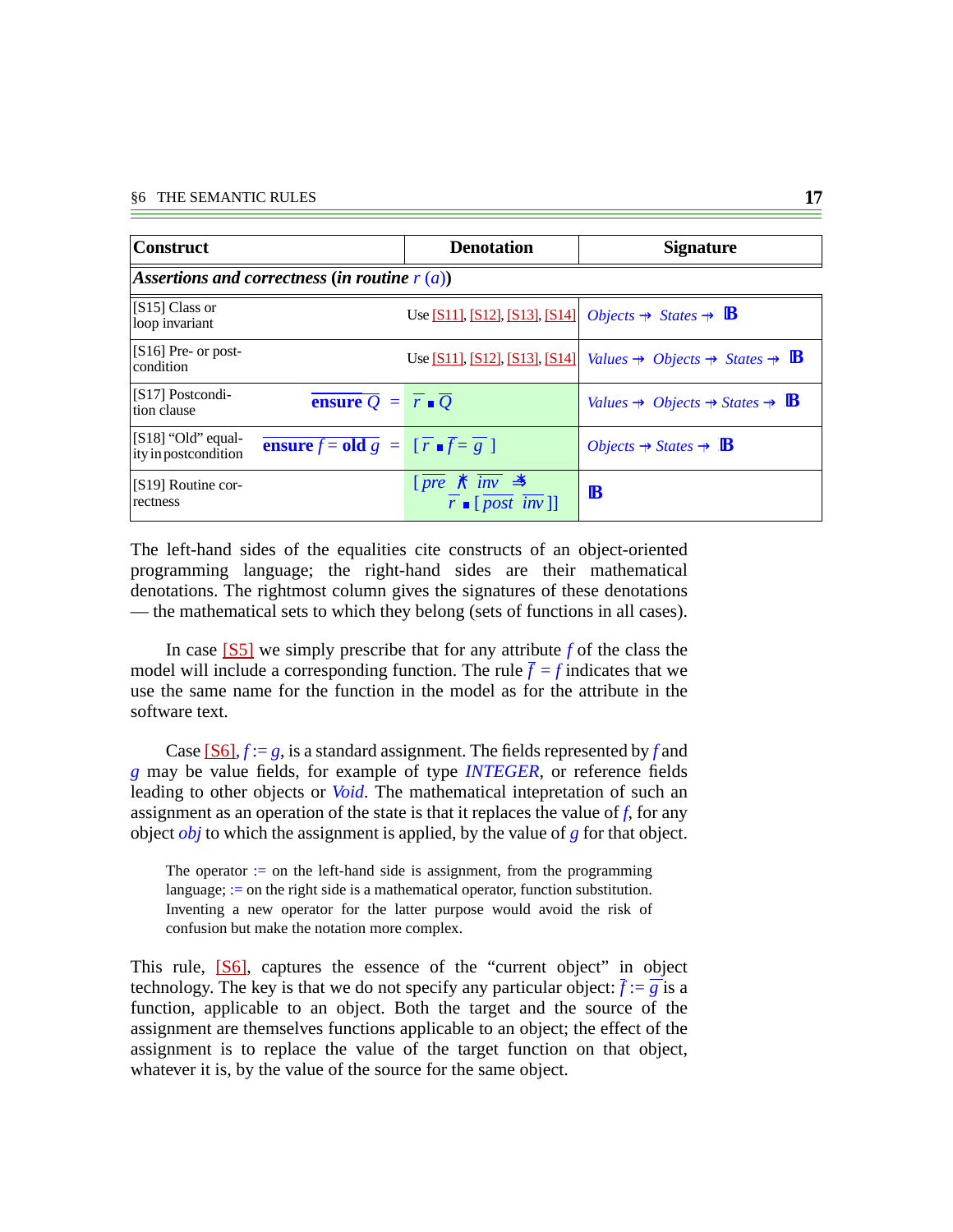Since in this discussion we do not consider such operations as object creation, all run-time events ultimately reduce to operations such as  $f := g$ whose model is a function from *Objects* to state transformers.

Case [\[S7\]](#page-15-6) is the generalization to multiple sources and targets.

In case  $[SS]$  *i*; *j* is the instruction sequence that executes *i* then *j*. As we model instructions by functions, the model for their sequence is the composition of their models. We must use rightmost composition "" rather than ordinary composition " $\Box$ " since the denotations of *i* and *j* are not state transformers but functions from *Objects* to state transformers; <u>recall</u> that  $i \cdot j \leftarrow Page \underline{10}$  $i \cdot j \leftarrow Page \underline{10}$  $i \cdot j \leftarrow Page \underline{10}$ . is the function that, for any *obj*, yields *i* (*obj*) composed with *j* (*obj*).

Case [\[S9\],](#page-15-8) "attribute call", applies an attribute to an object, and is written *<sup>x</sup>*.*<sup>f</sup>* in O-O notation; it is pleasant to model it through function composition as  $\overline{x}$ .  $\overline{f}$ . Calls to the other kind of feature, routines, will have a similar rule [\[S12\]](#page-15-1).

Case [\[S10\]](#page-15-9) defines the semantics of a routine *r* as being, for any argument *a*, the semantics  $\overline{body}$  of the routine's body as applied to *a*. The name *r* is not by itself a construct, but defining a semantics for *r* helps define the model of the actual constructs involving *r*: calls to the routine.

Case  $[S11]$ ,  $r(u)$ , is the first kind of such call: **unqualified**, that is to say, executed from a routine of the same class and using the current object as target. The effect is simply to apply the function  $\overline{r}$ , the semantics of  $\overline{r}$ , to the denotation  $\overline{u}$  of  $\overline{u}$ .

Case  $[S12]$  is the second kind of call, **qualified**: *x*.*r* (*u*) applies a certain feature to a certain explicitly named target with certain arguments. The observation here is that  $x$  as well as  $u$  are, mathematically, functions on objects; so is *r* with an extra degree of abstraction corresponding to the argument. The mathematical equivalent is simply  $\bar{x} \cdot \bar{r} (\bar{u})$ , closely mirroring the programming language notation as in attribute call [\[S9\].](#page-15-8) This rule shows feature application, the fundamental computational mechanism of objectoriented development, as function composition and function application.

Cases [\[S13\]](#page-15-3) and [\[S14\]](#page-15-2) acknowledge the property that (in Eiffel at least) an expression involving a unary or binary operator is just an abbreviation for a function call; for example  $a + b$  is formally a function call  $a$ . *plus* (*b*) where *plus* is the function **infix** "+" associated with the operator. So to handle these cases we just apply the function's model to the operands' model. The same approach will work for predefined equality and inequality operators: the model for  $\overline{a} = \overline{b}$  is  $\overline{a} = \overline{b}$ .

This also gives the model for a class or loop invariant [\[S15\]](#page-16-1) since it's a boolean-valued expression. The signature is  $Objects \rightarrow [States \rightarrow \mathbf{B}]$ : applied to any object, the model is a boolean-valued function of the state.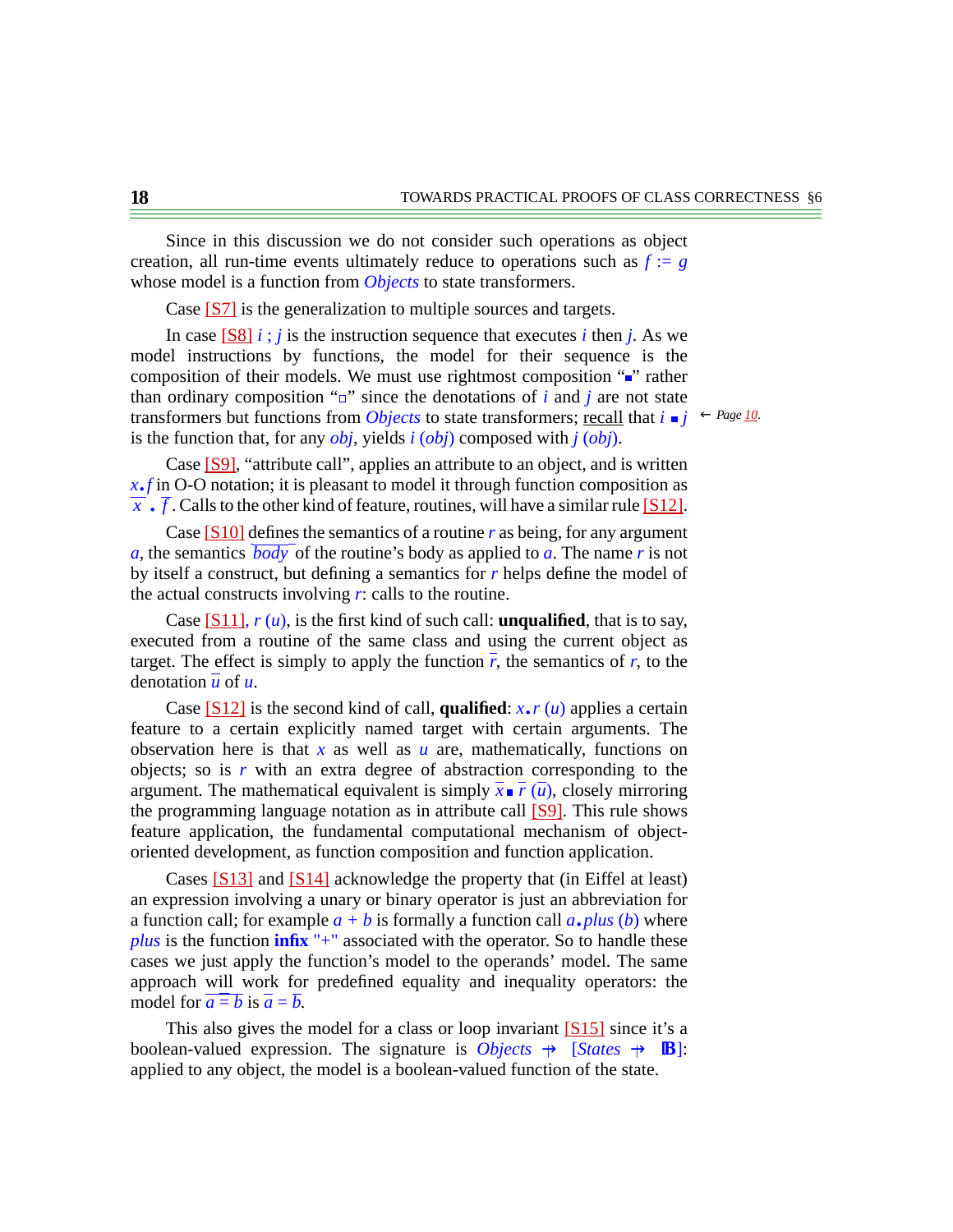The same holds of a routine's precondition or postcondition [\[S16\]](#page-16-3) with an extra function level — the initial *Values* in the signature — corresponding to the argument of the enclosing routine *r*.

It is convenient to give a model [\[S17\]](#page-16-4) to a postcondition clause **ensure** *Q*, the composition of the semantics of *r* and the semantics of *Q*. The signature of  $\overline{P}$  **a**  $\overline{Q}$  is *Values*  $\rightarrow$  *Objects*  $\rightarrow$  *States*  $\rightarrow$  **B** (this is also the signature of  $\overline{Q}$ , and the signature of  $\overline{r}$  is *Values*  $\rightarrow$  *Objects*  $\rightarrow$  *States*  $\rightarrow$  *States*).

In such a postcondition, we may encounter case [\[S18\]](#page-16-2), a reference to **old** *f* where *f* is an expression, of signature *Objects*  $\rightarrow$  *States*  $\rightarrow$  *Values* (*f* may not involve the routine's arguments). This represents the value of *f* evaluated on the current object on entry to the routine  $r$ . The mathematical model must "unwind" the semantics of *r*; rule [\[S18\]](#page-16-2) addresses the common case of a postcondition clause of the form  $f = old$  *g*, which we interpret as  $\overline{r} \cdot \overline{f} = \overline{g}$ , expressing that the value of  $f$  in the state resulting from executing  $r$  is the original value of *g*.

These properties yield a practical strategy for dealing with **old**, illustrated by the example proofs of the following sections. To prove a routine correct, we compute  $\overline{r} = \overline{Q}$ ; as the body of r is usually a sequence of instructions *i*; ... *j*; *k* this means, from the rule case [\[S8\],](#page-15-7) computing  $Q_1 = \overline{k} \cdot \overline{Q}$ , then  $Q_2 = \overline{k} \cdot \overline{Q}$ and so on back to *i*. The practical rule for **old** is that we may keep any **old**  $\bar{x}$ subexpression unchanged throughout this process; then when we get back to the beginning of the sequence, to prove per  $[**S**19]$  that the initial assumption implies the expression we have obtained, we drop the **old**.

Case [\[S19\]](#page-16-0) gives the basic proof obligation for a routine: that the precondition and invariant imply the postcondition and invariant evaluated in the state resulting from executing the routine. A similar rule will apply, for example, to the proof that a loop body satisfies the loop invariant.

Viewed as definitions of the semantics, these equalities are recursive; for example the denotation of  $f := g$  refers to  $\overline{g}$ , the denotation of  $g$ . Since the routines may themselves be recursive, the equalities do not actually provide a proper definition of the semantics unless we use a fixpoint interpretation. We can avoid the issue by noting that the goal is to prove properties of routines through [\[S19\]](#page-16-0); if encountering a recursive call, we will assume the property to prove, in line with Hoare's axiomatics of routines [\[7\].](#page-31-7)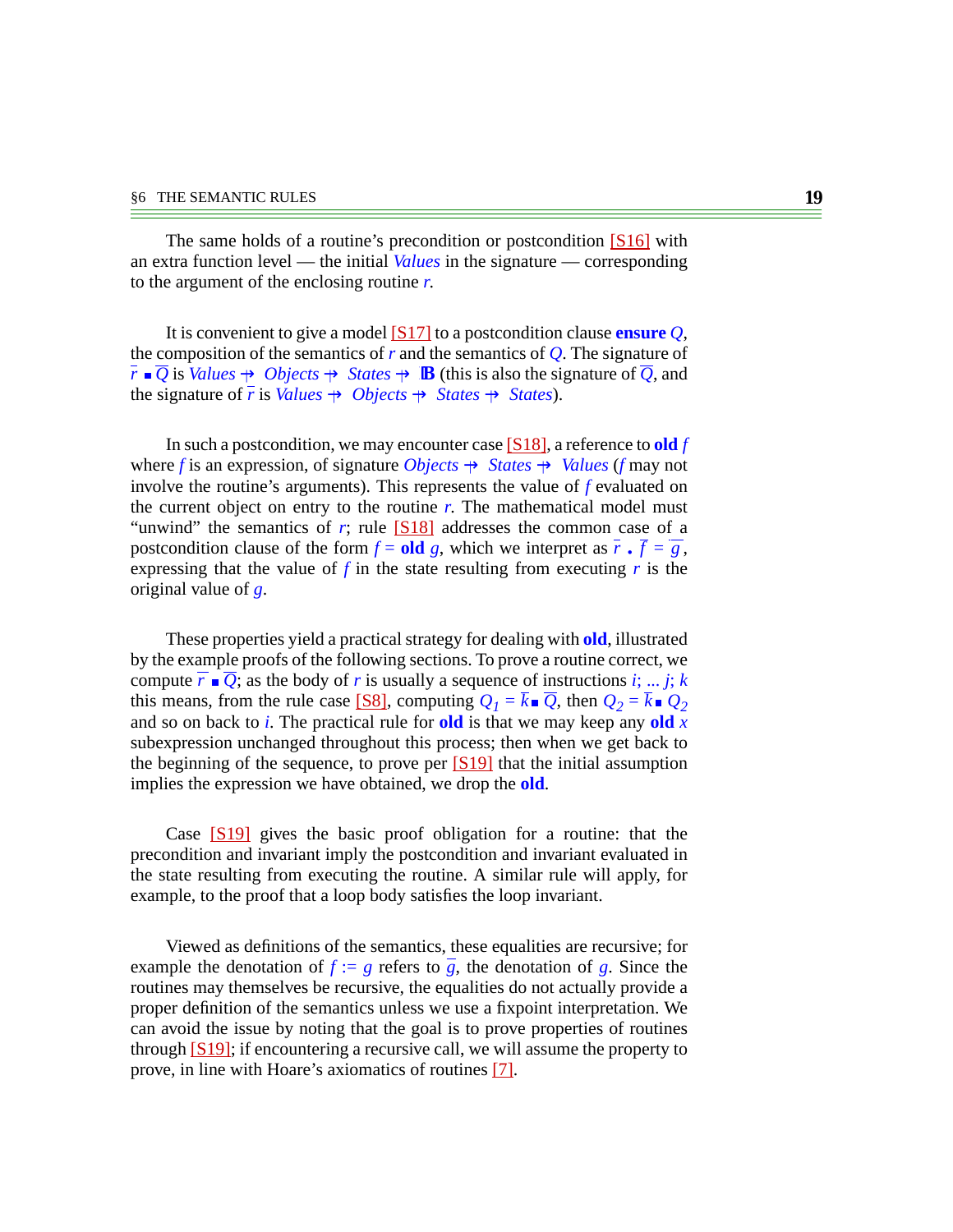### <span id="page-19-1"></span>**7 OPERATOR PROPERTIES**

The proofs that follow will use some properties of the functional operators used in modeling object structures.

#### **Sequence closure**

Introduced earlier, "sequence closure",  $f^{**}$  for a function  $f: A \rightarrow A$ , is the function that for any *x*: *A* yields the sequence  $x, f(x), f(f(x))$  ..., up to the first value that is outside of the domain of *f*. (The formal definition is not included but poses no difficulty.) For all the examples of this article the structures are acyclic so the sequence is finite.

In light of the preceding discussion of the "." operator we may generalize the notation to a function *f* representing an attribute, and hence of signature *Objects*  $\rightarrow$  *States*  $\rightarrow$  *Objects* rather than just *Objects*  $\rightarrow$  *Objects*: we just take  $f^{**}$ , for a given state *s*, as denoting the application of  $**$  to **function**  $obj$  | [**function**  $s$  |  $[f(obj)] (s)]$ . Here is an example:



In a given state, function *right*\*\* applied to the first *LINKABLE* cell *cell\_1*, yields the sequence of *LINKABLE* cells consisting of *cell\_1*, *cell\_2* and *cell\_3*. Applying *first*.*right*\*\* to the *header* object yields the same sequence.

#### **Sequence closure properties**

The following properties involve functions  $f$ ,  $g$ , ... in *Objects*  $\rightarrow$  *States*  $\rightarrow$  *Objects*. The state plays no explicit role — it is the same throughout — so the properties will also hold for functions in  $Objects \rightarrow Objects$  if we replace "." by plain composition " $\Box$ ". By including *States* in the signature we cover the intended application to functions *f*, *g*, ... representing reference attributes.

The first property relates sequence closure and composition:

<span id="page-19-0"></span>[T20] *<sup>f</sup>* . *f*\*\* = *<sup>f</sup>*\*\* . *tail*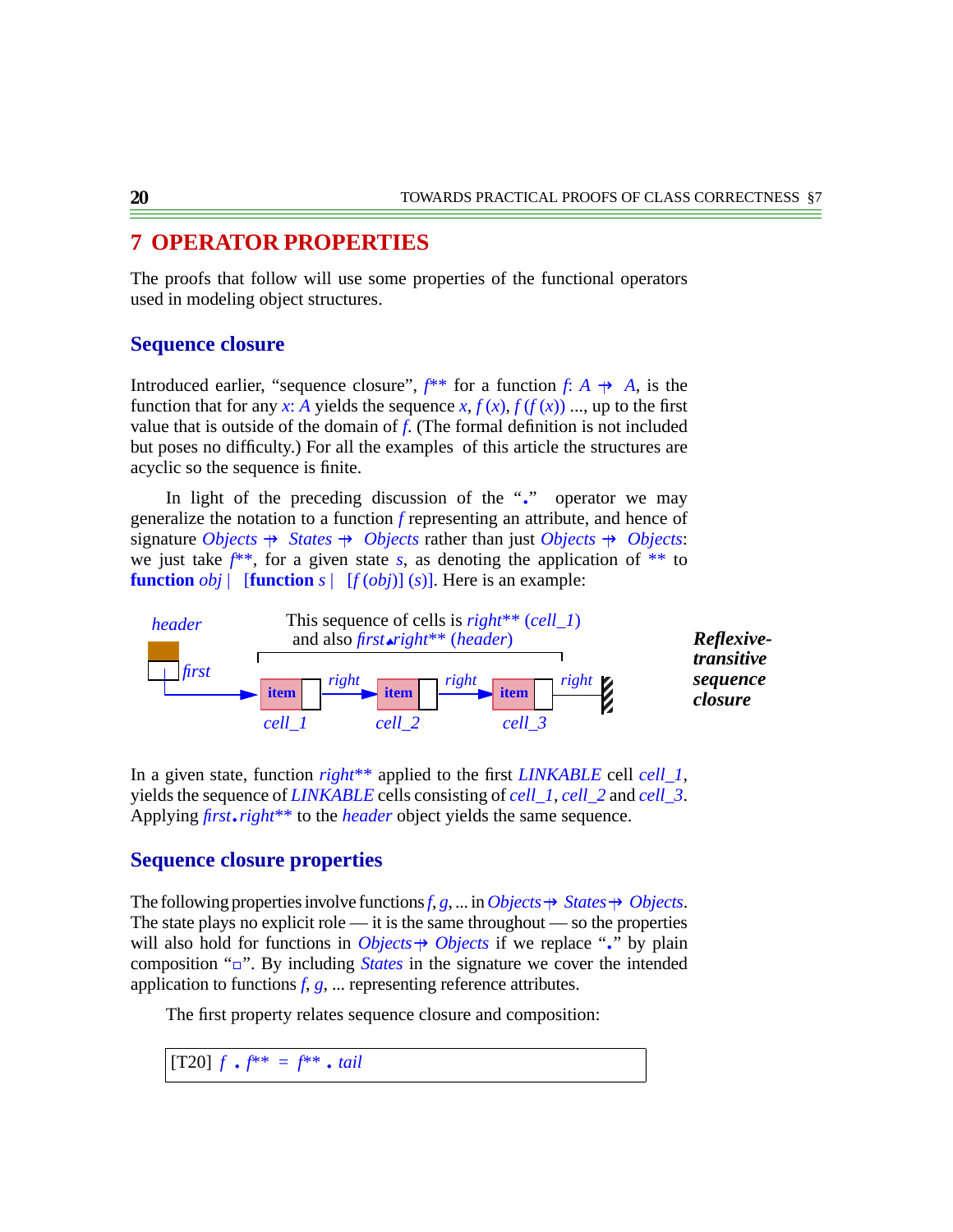In words — as illustrated below in the application of both sides to an argument *obj* in a given state —this expresses that if you start from an object and follow the *f* link once, the *f* sequence starting at the resulting object is the tail of the *f* sequence starting at the original object:



*Tail and composition*

Two corollaries are

<span id="page-20-2"></span><span id="page-20-0"></span> $[T21]$   $f^{**}$  = <  $f$  > +  $f \cdot f^{**}$ [T22]  $f \cdot g^{**} = \langle f \rangle + f \cdot g \cdot g^{**}$ 

We may use the notation  $f^{++}$  for the expression  $f \cdot f^{**}$  that appears in both [\[T20\]](#page-19-0) and [\[T21\]](#page-20-0); it yields for any x the sequence  $f(x)$ ,  $f(f(x))$ ..., that is to say  $f^{**}(x)$  deprived of its first element. [\[T21\]](#page-20-0) indicates that  $f^{**} = \langle f \rangle + f^{++}$ .

#### **Sequence closure and function substitution**

A related property (involving the state) combines sequence closure and function substitution:

<span id="page-20-1"></span> $[T23]$   $[f := f \cdot g] \bullet [f \cdot g^{**}] = f \cdot g^{**} \cdot tail$ 

which we may illustrate as follows:

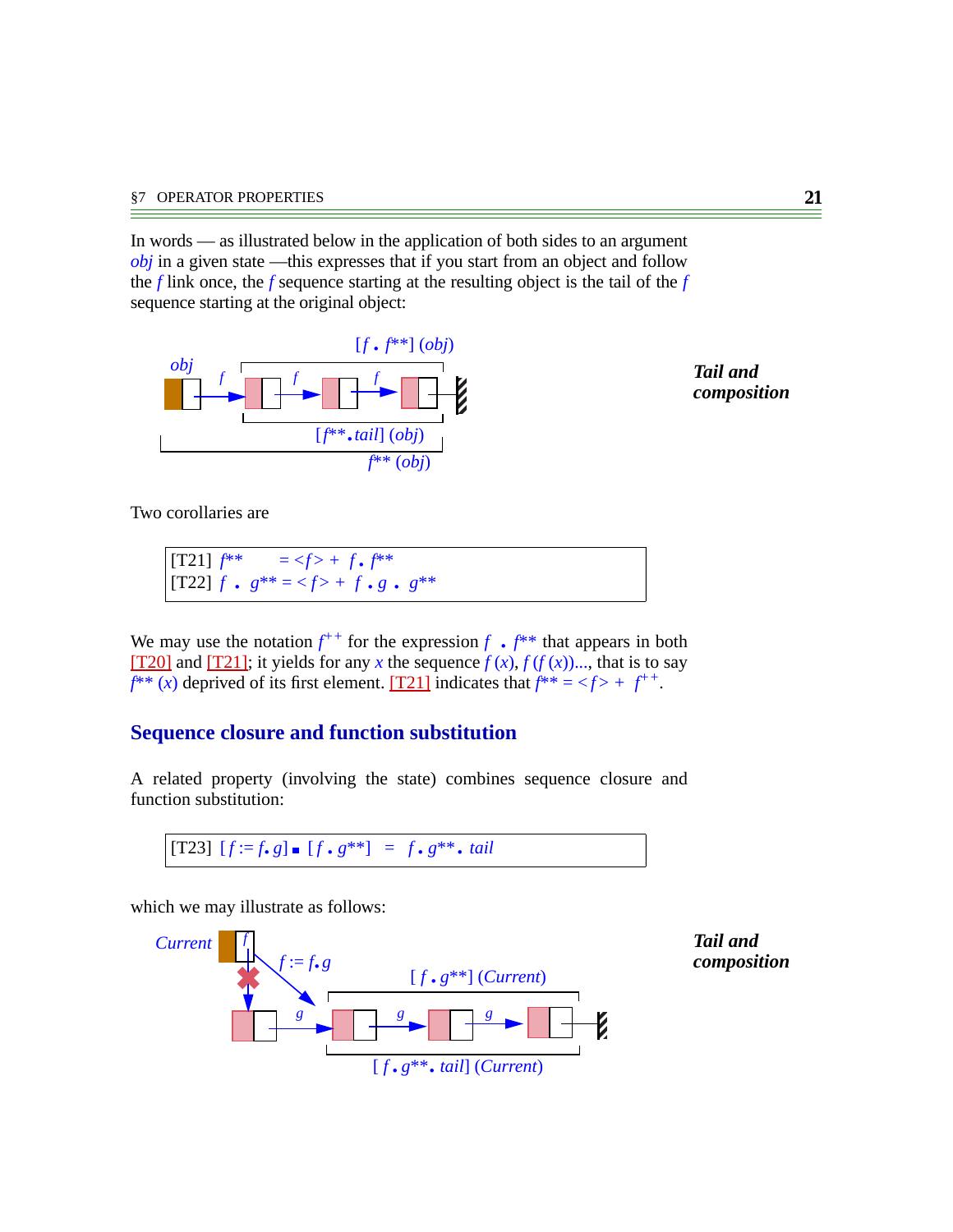In words: consider the *g* sequence starting at the target of the *f* link from the current object. (It's  $f \cdot g^{**}$ , appearing on both sides of  $[T23]$ .) Replacing the  $f$ link of *Current* by *<sup>f</sup>*.*<sup>g</sup>* implies replacing that sequence by its tail.

Proof of  $[T23]$ : the property  $[Al]$  of function substitution lets us simplify the left-hand side into

*<sup>f</sup>* .*<sup>g</sup>* . *<sup>g</sup>*\*\*

which, by applying  $[T20]$  to *g*, yields the right-hand side.

The next property, illustrated below, enables us to deal with the effect of remote assignments by deducing that after a call  $f$ , set  $g(h)$ , where set  $g(a)$ performs  $g := a$ , the value of  $f \cdot g$  will be  $h$ :

<span id="page-21-1"></span> $[T24]$   $[f \cdot [g := h]] \cdot [f \cdot g] = h$ 



*Effect of remote assignment*

Proof: apply both sides to an object *obj* and let  $obj' = f(obj)$ . From the definition of  $\blacksquare$  the left-hand side is  $[[g := h] (obj')] \cdot [[f,g] (obj)]$ , that is,  $[$ [*g* := *h*]  $(obj')$ ]. [*g*  $(obj')$ ], which from the definition of function substitution [\[A1\]](#page-14-0) is *h* (*obj'*).

As a consequence:

<span id="page-21-0"></span>[T25] 
$$
[f \cdot [g := h]] \bullet [f \cdot g^{**}] = \langle f \rangle + h \cdot g^{**}
$$

In words (which you may want to follow on the next figure): call *f\_obj*, as illustrated, the target of the *f* link from the *Current* object. The left side of [\[T25\]](#page-21-0) denotes the *g* sequence from  $f$ <sub>*obj* — the sequence  $f$ <sub>*• g*<sup>\*\*</sup> — evaluated in the state</sub></sub> resulting from reattaching, in *f\_obj*, the *g* link to the target *h\_obj* of the *h* link. The right side is, in the original state, the sequence that starts with *f\_obj* and continues with the *g* sequence beginning at *h* obj.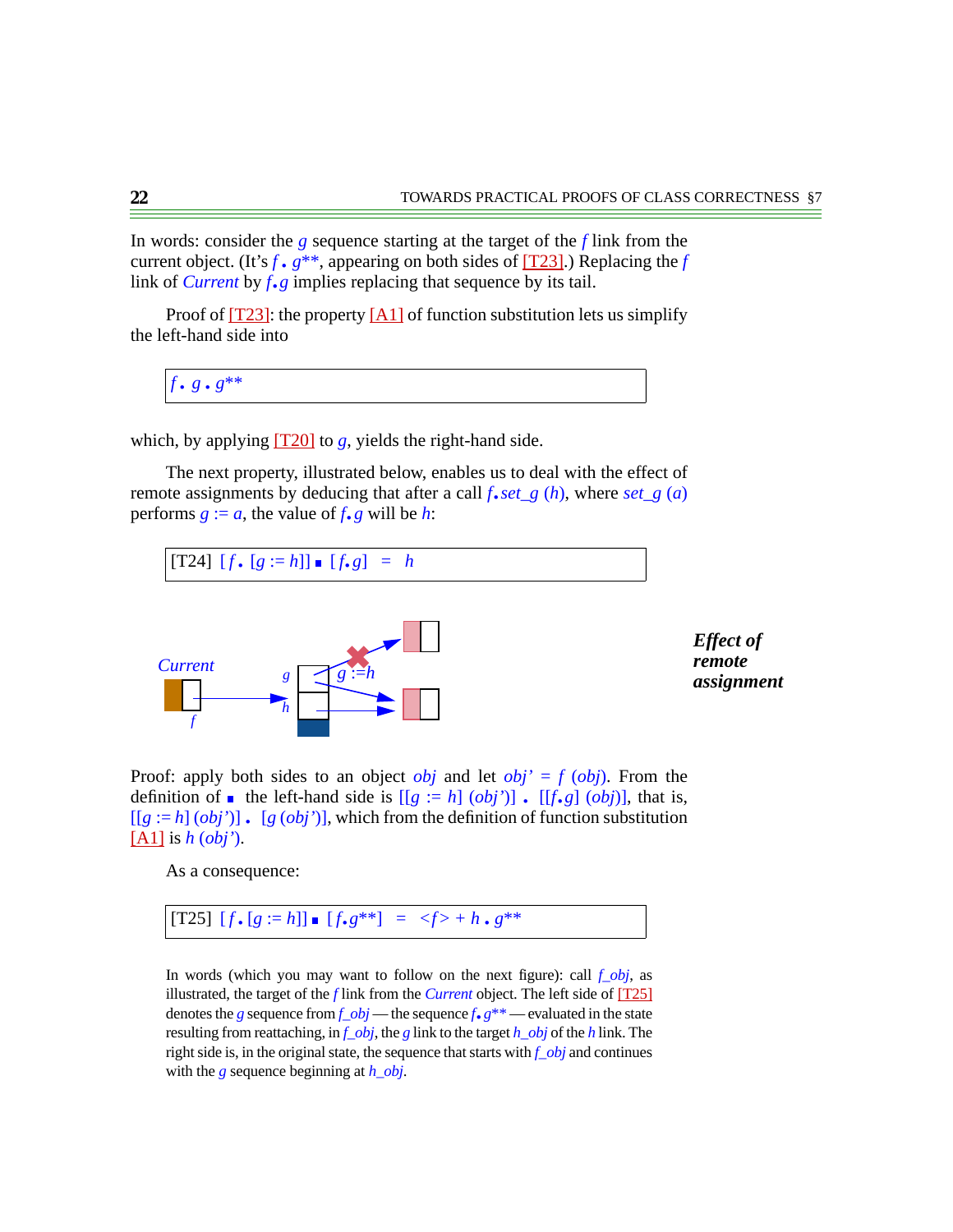



Proof: from  $[T22]$  we write the left side as  $[f \cdot [g := h]] \cdot [\langle f \rangle + f \cdot g \cdot g^{**}]$ . Distributing over the concatenation operator + and applying  $[T24]$  gives the right side.

Finally, we will use the following elementary property, given without proof, of the *mirror* and concatenation operations on sequences:

<span id="page-22-1"></span> $[T26]$   $(s1 + s2)$   $\Box$  *mirror* =  $s2$   $\Box$  *mirror* +  $s1$   $\Box$  *mirror* 

# <span id="page-22-2"></span>**8 MODELING LINKED LISTS**

We will apply the preceding semantic rules to prove the correctness of *LINKED\_LIST* routines *remove\_front* and *reverse*. This requires expressing more precisely the properties of the model used for this class. The experience gained so far in proving properties of classes indicates that this step of devising a proper model is just as important as the task of performing the proofs once a model has been devised.

#### **Sequences and their properties**

As noted earlier, we associate with an instance of *LINKED\_LIST* [*G*] a *model* of type *SEQUENCE* [*G*], representing the sequence of its values. The basic property of the *model* may be expressed as a class invariant, relative to the current state:

<span id="page-22-0"></span>[A27] *model* <sup>=</sup> *first* . *right*\*\*. *item*

The decision to define a *SEQUENCE* model for every list object belongs in a higher-level class, *LIST*, of which *LINKED\_LIST* is a descendant. The linkedlist *model* is an implementation of the abstract *model* from *LIST*. This overall structure and the relation of the proof technique to inheritance are covered in [\[14\]](#page-32-6); in the present discussion we examine the implementation class independently of its ancestry.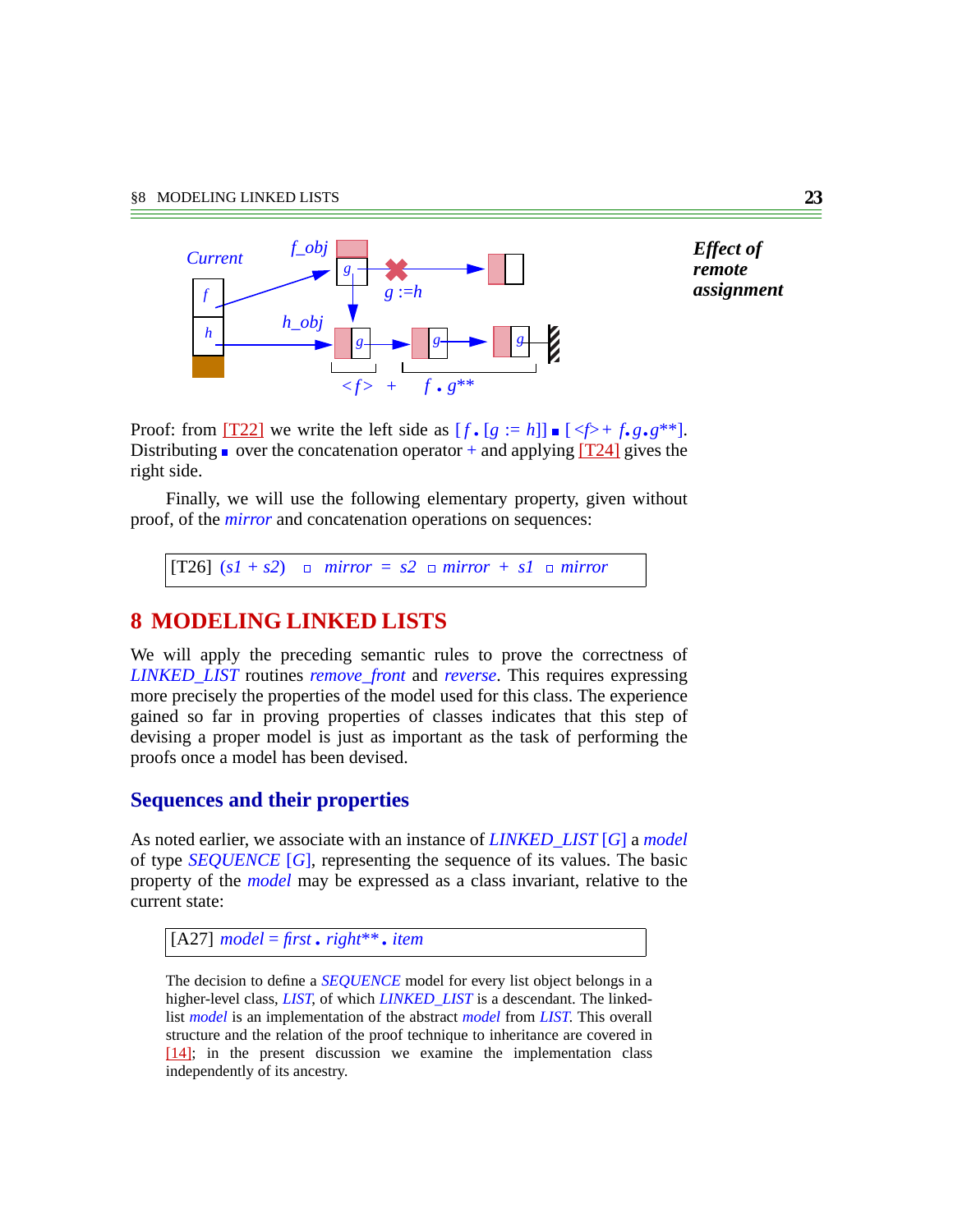As illustrated below, *first* . *right*\*\* is the sequence of *LINKABLE* [*G*] cells making up the list; we could use it as the model, but what is of interest to users of the list is not the sequence of cells, it's the sequence of *G* values they host, which the definition [\[A27\]](#page-22-0) gives us by composing *first* . *right*\*\* with *item*.

This relies on the standard definition of a finite sequence *s* as a function from an integer interval starting at 1 to a set *X*, here *LINKABLE* [*G*]. If *f* is a function in  $X \rightarrow G$  for some G, the composition *s*. *f* describes another sequence, with values in *G*, obtained by applying *f* to every element of *s*.

*first* .*right*\*\* (sequence of *LINKABLE* [*G*] cells)



*Modeling a linked list as a sequence of values*

The function *item* comes, like *right*, from class *LINKABLE*:

```
class LINKABLE [G] feature
    right: LINKABLE [G]
         -- Reference to next cell
    item: G
         -- Value stored in cell
    ... Routines (see below) ...
end
```
Like the above definition of *model*, all formulae of interest include the composition ".*item*" as their last element; as a result we can remove it in all equalities between such formulae. For brevity we will from now on ignore *item*, using for *model* the simplified version

 $[A28] \text{ model} = \text{first} \cdot \text{right}^*$ 

as if we were dealing with a sequence of *LINKABLE* [*G*] items rather than a sequence of *G* values. This simplification was already present in the loop invariant of the *reverse* procedure (page [7\)](#page-6-0).

A property of the model is:

<span id="page-23-0"></span>[T29] [ *first* := *first* .*right*] *model* <sup>=</sup> *model*.*tail*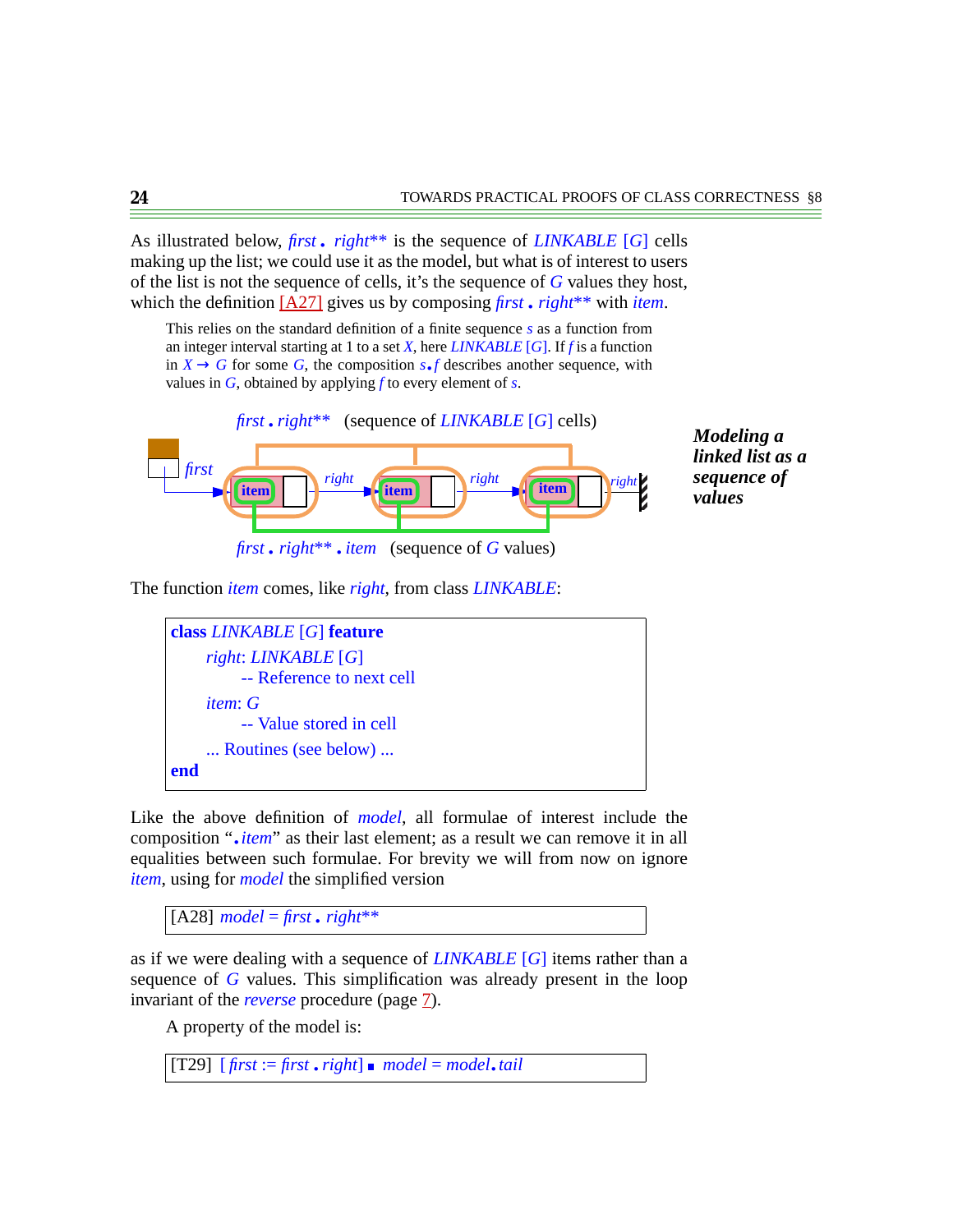Proof: the left-hand side, through the definition [\[A27\]](#page-22-0) of *model*, is

 $[$ *first* := *first* . *right* $] \blacksquare$  [*first* . *right*<sup>\*\*</sup>]

The property  $[A1]$  of function substitution lets us simplify this into

```
first.right . right**
```
The right-hand side, again from the definition [\[A27\]](#page-22-0) of *model*, is

```
first. right**. tail
```
yielding  $[T29]$  as a consequence of  $[T20]$ .

#### **Prohibiting cycles and tail sharing**

Our linked list structures must be acyclic. This will give another invariant clause, which we may express as the requirement that, in any state *s*

```
[A30] injective ([first . right**] (s))
```
where *injective*  $(r)$ , for a relation  $r$  (including the case of a function) indicates that *r* never pairs two different source elements with the same target element; this can be defined as  $r \nightharpoonup r^{-1} \subset Id$  where *Id* is the identity relation. [\[A30\]](#page-24-0) states that a *right* sequence may not include the same *LINKABLE* [*G*] cell twice, although two of its cells may of course have the same *G* content.

We must also preclude tail sharing: no two lists may share *LINKABLE* [*G*] cells (although they may again share cell values). The invariant clause is

<span id="page-24-1"></span>[A31] *injective* ([*first* . *right*\*] ( .*s*.))

This is almost the same as [\[A30\],](#page-24-0) using the reflexive transitive closure of *right* rather than sequence closure. Because this yields a relation, not a function, we rather than sequence closure. Because this yields a relation, not a furneed the image operator  $(\cdot \dots \cdot)$  [\[13\]](#page-32-1) rather than function application.

The correctness rule **[\[S19\]](#page-16-0)** requires every exported routine of the class to maintain [\[A30\]](#page-24-0) and [\[A31\].](#page-24-1)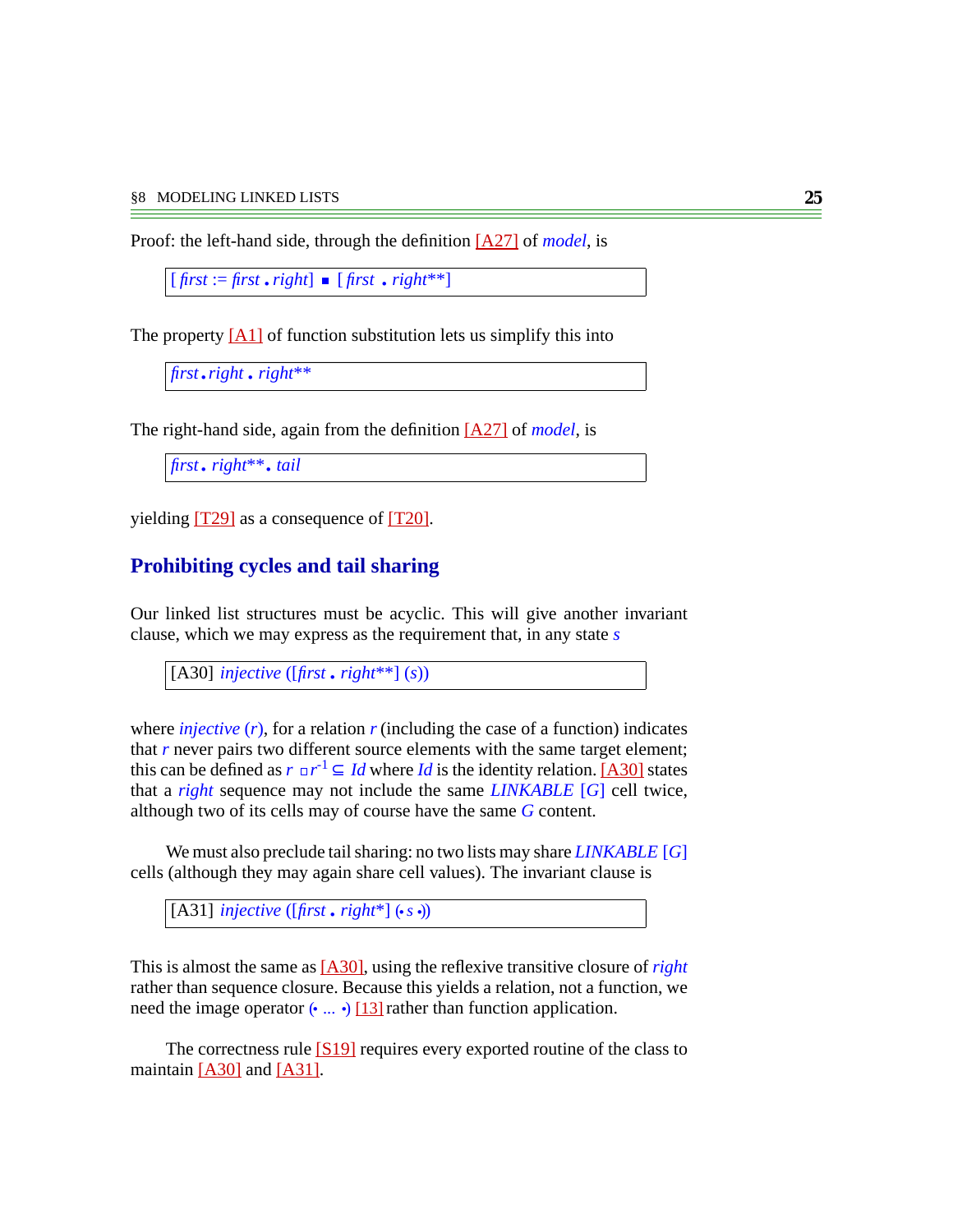# **9 PROVING CORRECTNESS OF LIST REMOVAL**

Let's apply the theory to prove the procedure *remove\_front* introduced earlier.

It is in general meaningless to talk of "proving software": you prove the correctness of a software element not in the absolute but with respect to a certain specification. Our classes and their routines, however, are equipped with contracts, so "proving a routine" simply means proving that it satisfies its specification as expressed by the contract.

The postcondition, labeled *head\_chopped\_off on* page <u>[6](#page-5-0)</u>, is *model* <sup>=</sup> **old** *model*.*tail*. [\[S18\]](#page-16-2) tells us that the property to prove is then

*remove\_front model* <sup>=</sup> *model*.*tail*

From [\[S10\],](#page-15-9) *remove\_front* is **function** *a* | *body* where *body* denotes the body of the procedure and we can ignore  $\alpha$  since the procedure has no argument. Its body is (page  $\underline{4}$ ) the single instruction *first* := *first*. *right* whose semantics is an example of case [\[S7\],](#page-15-6) giving

 $remove\_front = [first := first \cdot right]$ </u>

So we have to prove

 $[$ *first* := *first*.*right* $] \blacksquare$  *model* = *model*.*tail* 

that is to say, the property  $[T29]$  as proved in the preceding section.

Preservation of the acyclicity invariant [\[A30\]](#page-24-0) follows from the property that if *f*\*\* contains no cycle neither does its tail. Preservation of the no-tailsharing invariant  $[**A31**]$  follows from the property that replacing a sequence by its tail cannot introduce tail sharing. (These properties can be made more formal and proved in the style of the properties in section  $\overline{1}$ .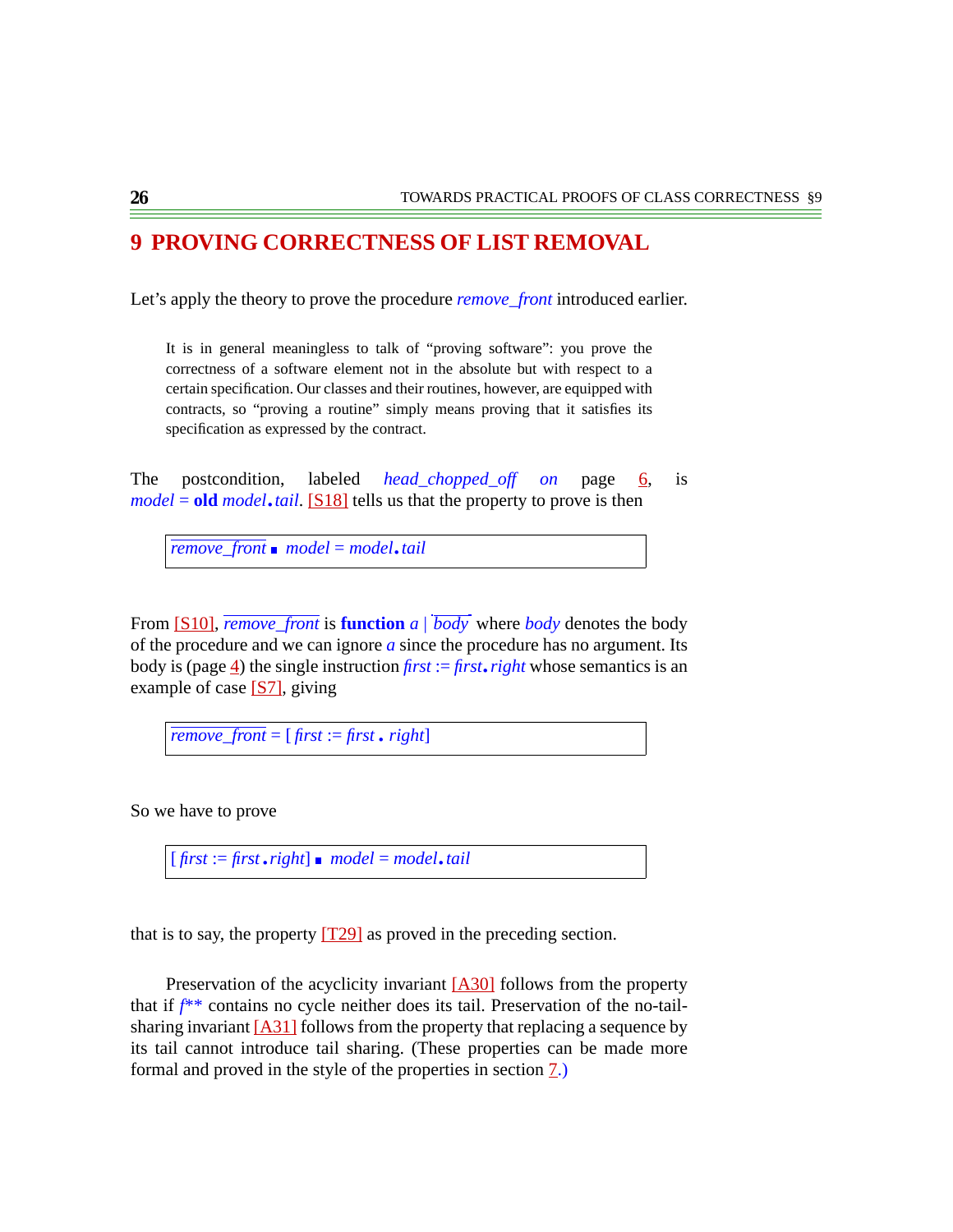# <span id="page-26-0"></span>**10 PROVING CORRECTNESS OF LIST REVERSAL**

We now turn to a more sophisticated algorithm, list reversal (given on page [7](#page-6-1)). As originally noted, the result to be proved (apart from termination, and preservation of the class invariants) is that the body preserves the loop invariant, which read

<span id="page-26-1"></span> $[132]$  *spliced*: **old** *model* = *first*.*right*<sup>\*\*</sup>  $\Box$  *mirror* + *next*.*right*<sup>\*\*</sup>

We have to prove that

```
spliced Body spliced
⇒∗
```
where *Body* is the body of the loop:

```
[previous, first, next] := [first, next, next.right] -- Shift
first.put_right (previous)
```
Let us compute  $\overline{Body}$  **s** *spliced*. From the instruction sequencing rule [\[S8\]](#page-15-7) it is [*Shift Reattach*] *spliced* where *Shift* and *Reattach* are the two instructions.

Associativity applies so we first compute  $\overline{Reattach}$  **s** *spliced*. From [\[S12\]](#page-15-1), *Reattach* is  $\overline{first}$  *put\_right* (*previous*). Procedure *put\_right* (*x*), in class *LINKABLE*, performs the assignment *right* := *x*, so its semantics *put\_right* is, from the assignment rule  $[**S6**]$  and the procedure rule  $[**S10**]$ 

 $\overline{put\_right}$  = **function**  $a \mid \overline{right} := \overline{a}$ 

Combining this with the qualified call rule [\[S12\]](#page-15-1) gives:

 $Reattach = first = [right := previous]$ </u>

Applying this to *spliced* and retaining the **old** expression as per [\[S18\]](#page-16-2) yields

*Reattach spliced* =  $\lceil \text{old model} \rceil = \lceil \text{first} \rceil \rceil \rceil$   $\lceil \text{right} \rceil = \text{previous} \rceil \rceil$  $[first \cdot right** \square \text{ mirror} + next \cdot right**]$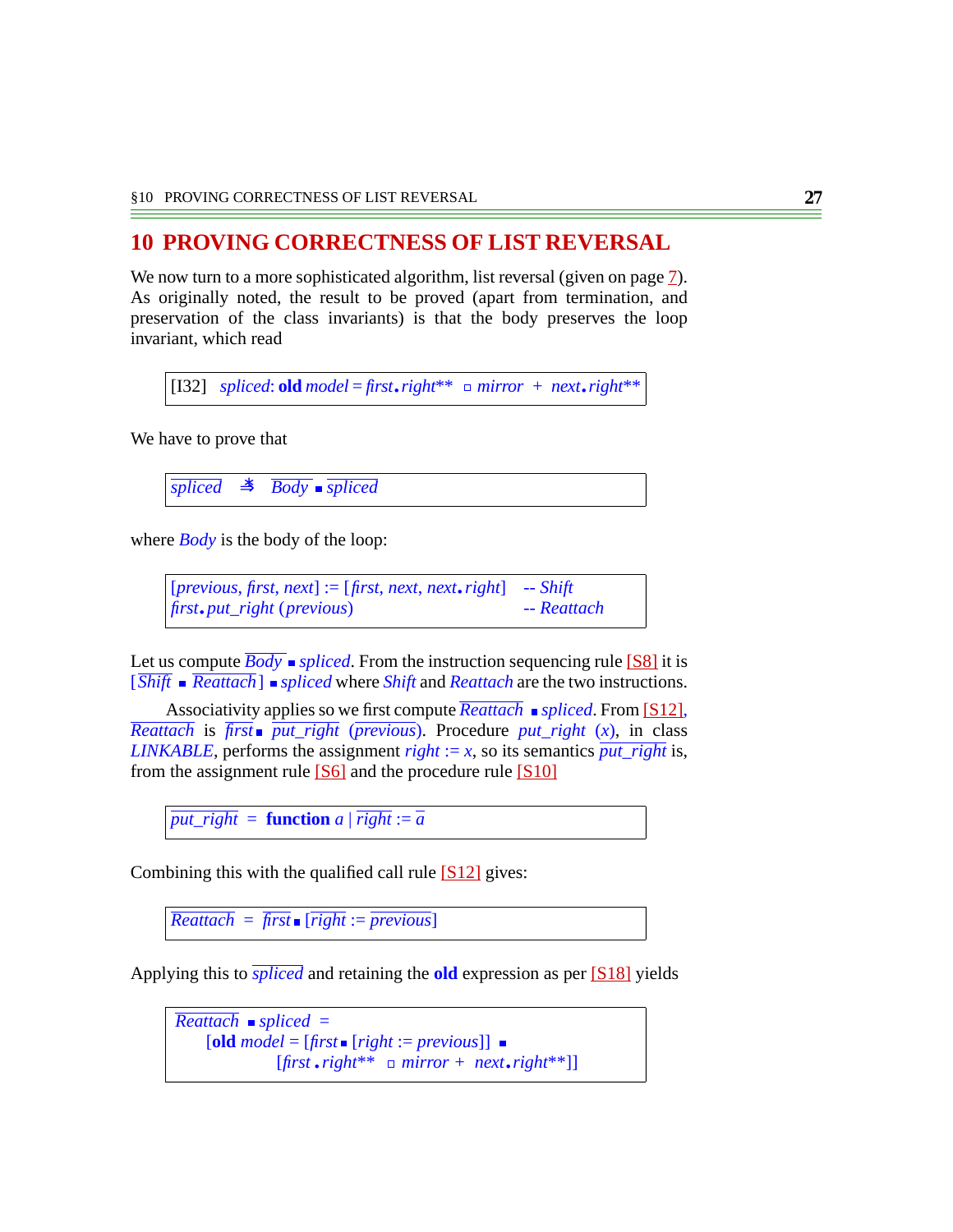Distributing over  $+$  and applying  $[T25]$ :

```
Reattach spliced =
        \lceil \text{old model} \rceil = \lceil \langle \text{first} \rangle + \text{previous} \cdot \text{right}^* \rceil mirror +
                        next . right**]
```
What we are computing is  $\overline{Shift}$  **Reattach spliced**, so we must compose  $\overline{Shift}$  with the right-hand side. From the multiple assignment axiom  $[S7]$ :

```
Shift = [previous, first, next := first, next, next.right]
```
so that, applying the property  $[A4]$  of multiple assignment to all operands:

 $\overline{Body}$  spliced =  $\lceil \text{old model} \rceil = \lceil \langle \text{next} \rangle + \text{first} \cdot \text{right}^* \rceil \quad \text{uniform} + \lceil \text{current} \rceil$ *next* . *right*.*right*\*\*]

so that from the property  $[T26]$  of *mirror* we may write  $\overline{Body}$  spliced as

<span id="page-27-0"></span> $[$ I33 $]$  **old**  $model = [first \cdot right**]$   $\Box$   $mirror +$  $\langle next\rangle + next \cdot right \cdot right^* \rangle$ 

That this is an immediate consequence of the loop invariant *spliced* is clear from the picture that illustrated the invariant

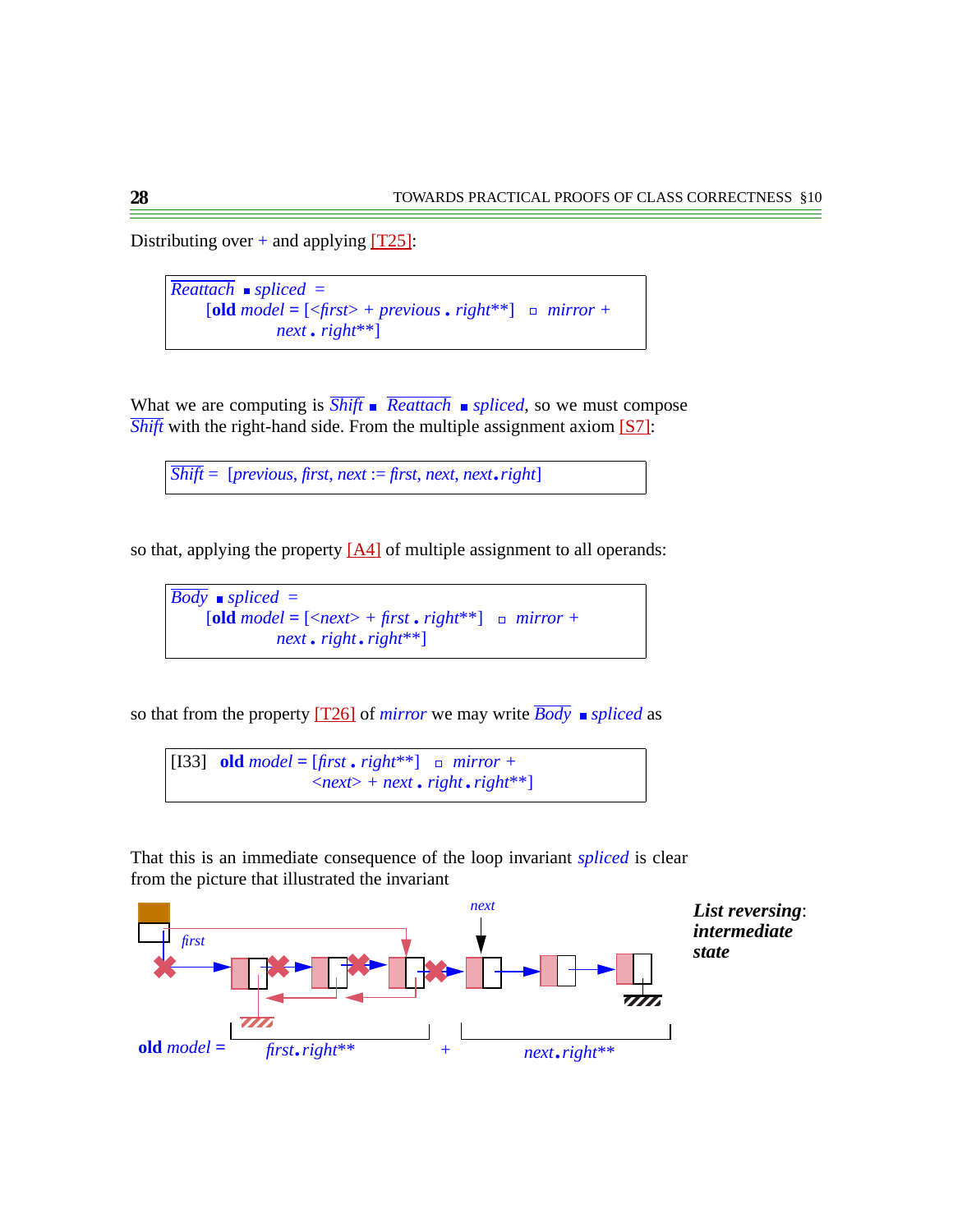and is proved by using [\[T22\]](#page-20-2) to simplify the second line of [\[I33\]](#page-27-0), giving

```
[134] old model = [first \cdot right**] mirror +
                   next . right**
```
which is the original invariant *spliced* [\[I32\]](#page-26-1). So we have proved that *spliced* implies *Body spliced*.

To prove termination we may use a similar technique to compute  $\overline{Body}$  [*next*.*right*\*\*.*count*], the value of the loop variant (the length of the sequence *next*.*right*\*\*) after an execution of the loop body, and find that it is one less than the initial value.

Preservation of the class invariants follows from the property that replacing the *model* by its reversed form, as expressed by the postcondition, cannot introduce any cycle or tail sharing.

The proof of procedure *put\_front* or other routines that create object present no particular difficulty but needs the associated modeling of object creation and management discussed in [\[13\].](#page-32-1)

# **11 CONCLUSION AND PLAN OF WORK**

The approach described here appears to provide a workable basis for a systematic effort at proving the classes of a contracted library such as EiffelBase, covering the fundamental structures that application developers use daily.

#### **The process**

The example of class *LINKED\_LIST* suggests a standard approach for proving library classes.

- <span id="page-28-0"></span>P1 • **Devise a model**. Choose a mathematical structure that will support expressing the properties of the instances of the class.
- <span id="page-28-1"></span>P2 • **Build a static theory**. In this step one must explore the properties of the model in a fixed state, independently of any execution (hence the term "static"), and prove them. We have seen typical examples of such properties: for sequences, [\[T26\]](#page-22-1) stating that the mirror of a concatenation  $s1 + s2$  is the concatenation of the mirror of  $s2$  and the mirror of  $s1$ ; the properties of sequence closure in section [7](#page-19-1); and the properties of linked lists, such as acyclicity and non-tail sharing in section [8.](#page-22-2)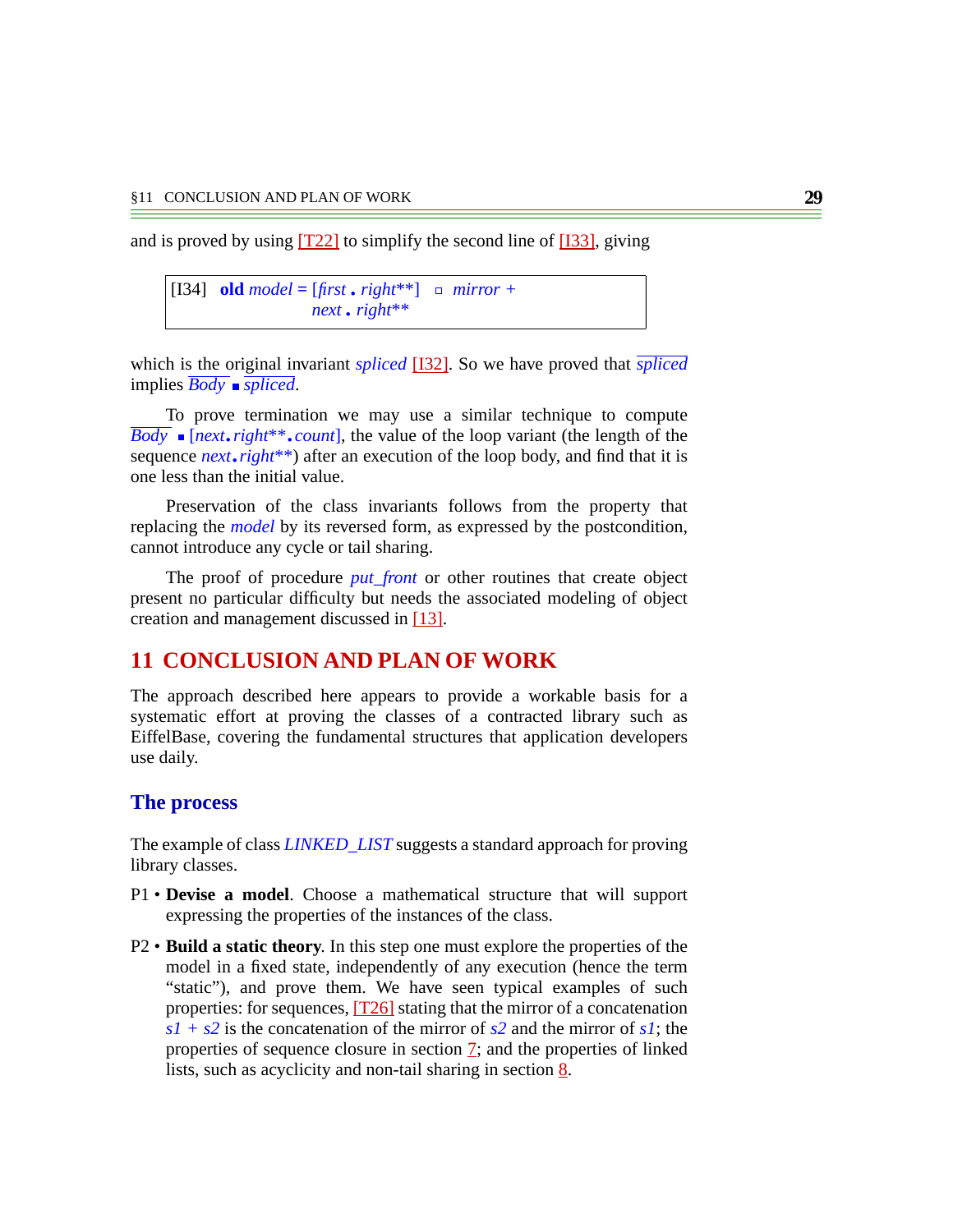- P3 **Extend the contracts**. Typical contracts, written without the benefit of a model, only include a subset of the relevant properties. More precisely, preconditions must be exhaustive — otherwise the class is not safely usable — but postconditions and class invariants often miss important information that are hard to express without a model, for example, in an insertion operation, that all previous elements are still there. Loop invariants and variants are often omitted. All these must be filled in.
- P4 **Translate the class to mathematical form**. The denotational semantics of section **[6](#page-15-10)** is the basis here. This step should be performed by an automated tool relying on a parser of the source language.
- <span id="page-29-0"></span>P5 • **Perform the proofs**. Although this paper has used a manual approach, the intent is to perform proofs mechanically; this explains the need for the previous step, since a proof tool will need to manipulate formulae expressed in an appropriate notation. The mechanically-checked proof effort may still, of course, require substantial manual support.

In line with the rest of the present discussion, this description covers proofs of individual classes. The framework described in [\[14\]](#page-32-6), taking advantage of inheritance, involves both an effective (concrete) class such as *LINKED\_LIST* and its deferred (abstract) ancestors, such as *LIST* describing general lists independent of an implementation. In this case there may be both an abstract model and a concrete one, requiring two extra steps:

- <span id="page-29-1"></span>P6 • **Prove that the abstract assertions imply the model assertions** in the deferred class.
- P7 **Prove the consistency of the concrete model against the abstract model** in the effective class.

Contrary to appearances this actually simplifies the process, since step  $P_6$ , in the case of multiple descendants describing specific implementations of an abstract structure, moves up to the common ancestor part of the work that would have to be done anew for each descendant. See [\[14\]](#page-32-6) for details.

Even for a single class, the process is unlikely to be strictly sequential. The proof step **P[5](#page-29-0)** may in particular encounter obstacles that require refining the model (step  $P1$  $P1$ ) or proving new properties of it (step  $P2$  $P2$ ).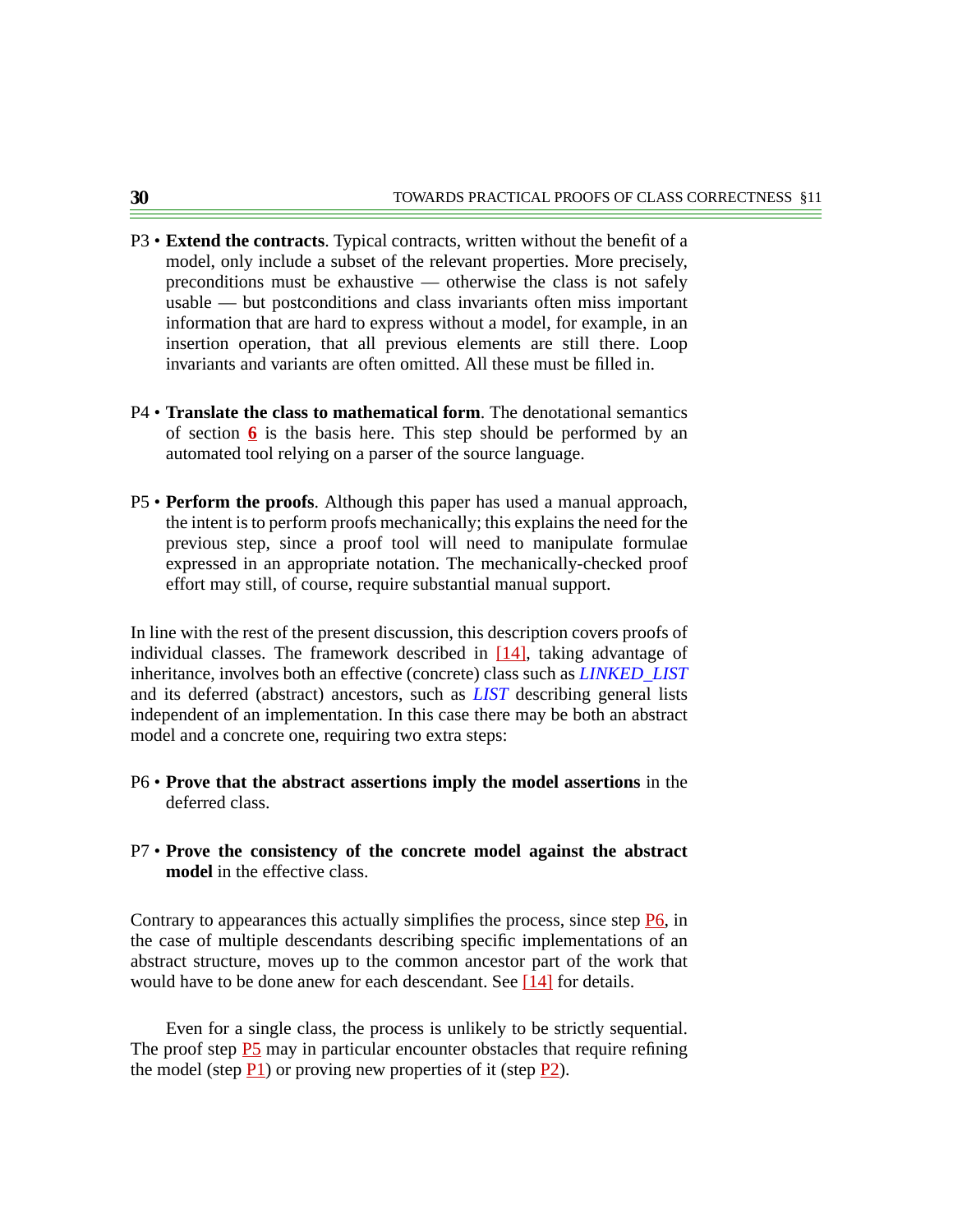One may also need to go back to the class texts. It is well known that the prospect of picking an ordinary piece of software and proving its correctness is an illusion: the software must have been written with correctness proofs in mind. We are starting from a better situation than usual since our target is the EiffelBase library, equipped with extensive contracts that are part of the design and documentation, not an afterthought, and indeed the idea of possible proofs has been there from the beginning. But we still expect that the proof process will require — aside from the correction of any actual bugs that it might uncover — simplifications and other changes to EiffelBase as it exists today.

#### **Other object-oriented mechanisms**

The present discussion has not accounted for classes, genericity, inheritance, the resulting type system, and dynamic binding. To add these mechanisms, the envisioned strategy is: introduce the notion of class, with room for generic parameterization, into the model; include support for expressing the inheritance relation between classes; and add a function *generator*that, for any object, gives the corresponding type (class plus actual generic parameters if any). The generator is set on object creation and does not change thereafter. One of the basic type rules is that for each attribute function *f* there is a type *T* such that

**domain** (*f*)  $\subseteq$  *instances* (• {*T*} •)

where *instances* is the inverse of *generator*. Note subset operator rather than equality, to account for possibly void references; for expanded attributes, which can't be void, it's an equality. The other significant change to the model of the present paper is that in the interpretation  $\overline{x} \cdot \overline{f}(\overline{a})$  of a feature call  $\overline{f}$  is obtained no longer directly from *f* but as *dynamic* (*f*, *generator* (*x*)) where the function *dynamic*, accounting for dynamic binding, yields the version of a certain feature for a certain type.

#### **Future work**

Aside from the extension of the model to cover the whole of object-oriented programming, the tasks lying ahead are clear: apply the above process to a growing set of classes covering the fundamental data structures and algorithms of computing science. This involves building models, developing the associated theories, completing the contracts of the corresponding classes, attempting the proofs, and refining the library in the process.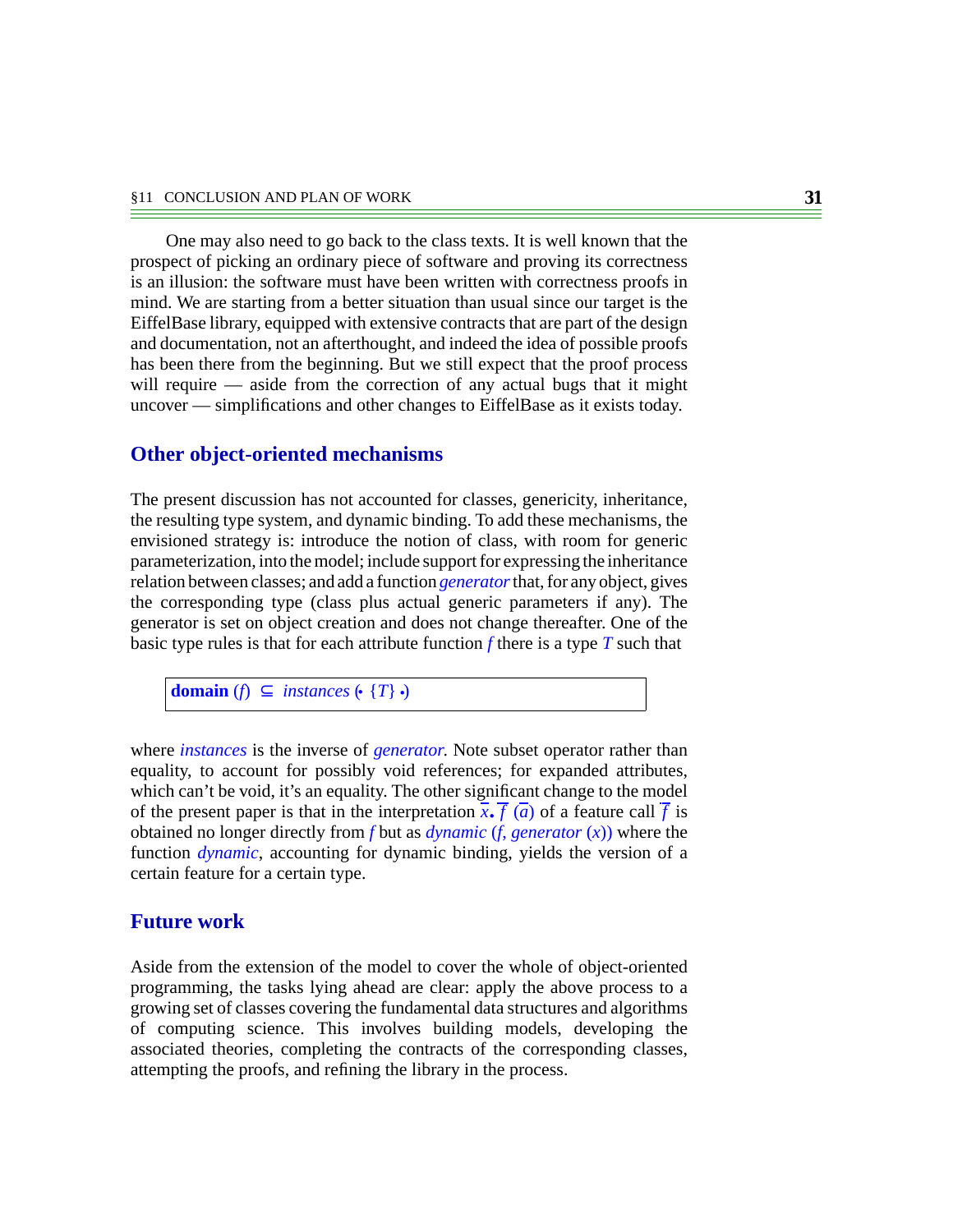#### **Acknowledgments**

An early presentation of the results reported here benefited from important comments by Robert Stärk and Armin Biere, as well as Bernd Schoeller who also provided useful feedback on an early draft of this article. Emil Sekerinski's criticism led to the correction of a significant error. The article benefited from a detailed reading and important suggestions (not all yet taken into account at this stage of the work) from Peter Müller, who also pointed out some existing work that should be referenced, and Robert Switzer. Finally, a presentation at a meeting of the IFIP Working Group on Programming methodology (WG2.3) was the occasion of invaluable criticism from the group's members.

### **REFERENCES**

<span id="page-31-0"></span>[1] Martín Abadi and Luca Cardelli: *A Theory of Objects*, Monographs in Computer Science, Springer-Verlag, 1996.

<span id="page-31-5"></span>[2] Jean-Raymond Abrial, *The B Book*, Cambridge University Press, 1995.

<span id="page-31-1"></span>[3] Ralph Back, X. Fan and Viorel Preoteasa: *Reasoning about Pointers in Refinement Calculus*, Technical Report, Turku Centre for Computer Science, Turku (Finland), 22 August 2002.

<span id="page-31-2"></span>[4] Richard Bornat: *Proving Pointer Programs in Hoare Logic*, in *Mathematics of Program Construction*, Springer-Verlag, 2000, pages 102-106.

<span id="page-31-6"></span>[5] ClearSy [name of company, no author listed]: Web documents on Atelier B, [www.atelierb.societe.com,](http://www.atelierb.societe.com) last consulted December 2002.

<span id="page-31-4"></span>[6] C.A.R. Hoare: *Proof of Correctness of Data Representations*, in *Acta Informatica* 1 (1972), pp. 271--281. Also in C.A.R. Hoare and C. B. Jones (ed.): *Essays in Computing Science*, Prentice Hall International, Hemel Hempstead (U.K.), 1989, pages 103-115.

<span id="page-31-7"></span>[7] C. A. R. Hoare. *Procedures and parameters*: *An axiomatic approach*. In E. Engeler, editor, *Symposium on Semantics of Algorithmic Languages*, volume 188 of Lecture Notes in Mathematics, pages 102-116. Springer-Verlag, 1971.

<span id="page-31-3"></span>[8] C.A.R. Hoare and He Jifeng: *A Trace Model for Pointers*, in *ECOOP '99 — Object-Oriented Programming*, Proceedings of 13th European Conference on Object-Oriented Programming, Lisbon, June 1999, ed. Rachid Guerraoui, Lecture Notes in Computer Science 1628, Springer-Verlag, pages 1-17.